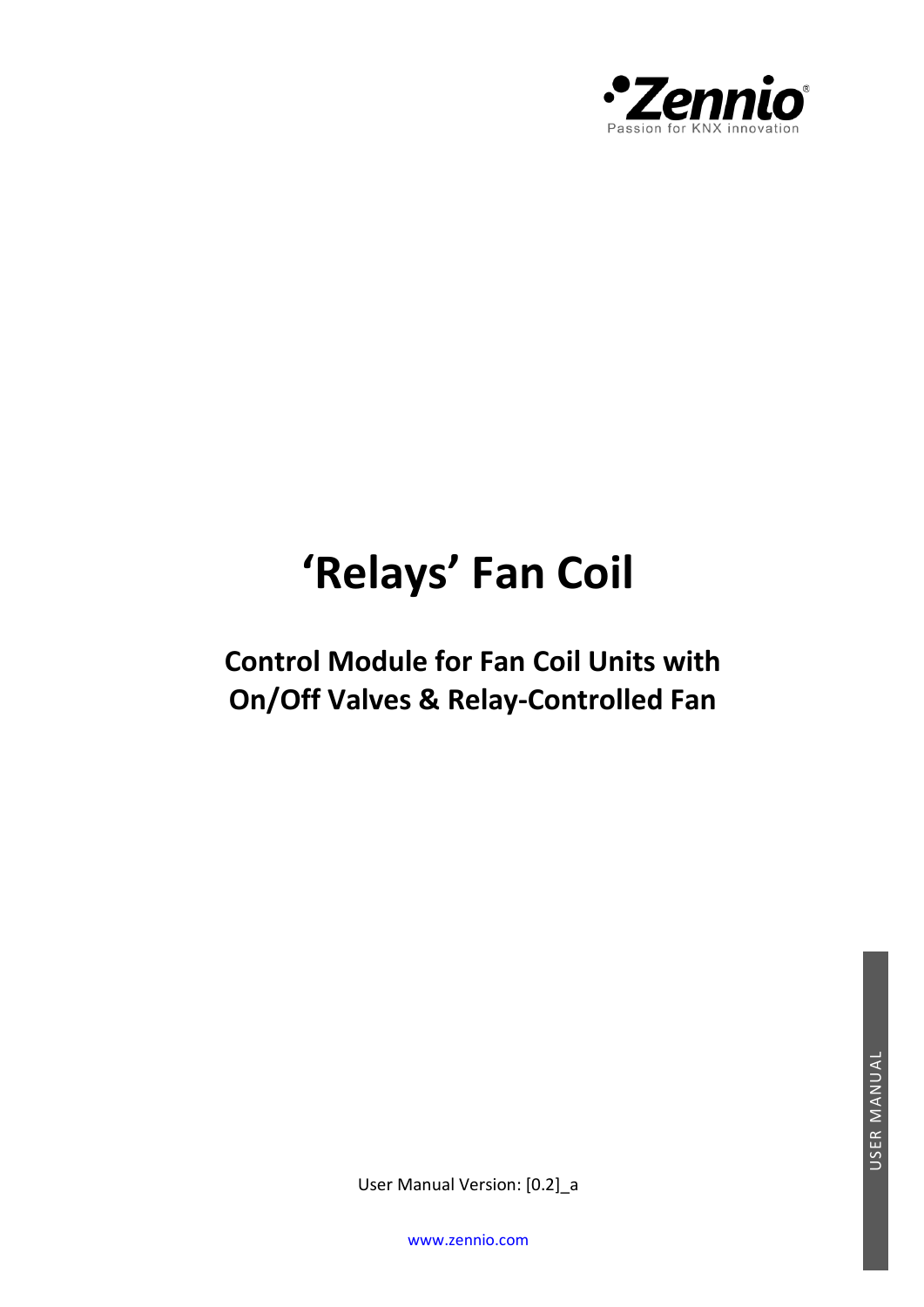# <span id="page-1-0"></span>**CONTENTS**

| $\mathbf 1$ |  |  |  |  |
|-------------|--|--|--|--|
| 2           |  |  |  |  |
| 2.1         |  |  |  |  |
| 2.2         |  |  |  |  |
| 2.2.1       |  |  |  |  |
| 2.2.2       |  |  |  |  |
| 2.3         |  |  |  |  |
| 2.3.1       |  |  |  |  |
| 2.3.2       |  |  |  |  |
| 2.4         |  |  |  |  |
| 2.5         |  |  |  |  |
| 2.6         |  |  |  |  |
| 2.7         |  |  |  |  |
| 2.8         |  |  |  |  |
|             |  |  |  |  |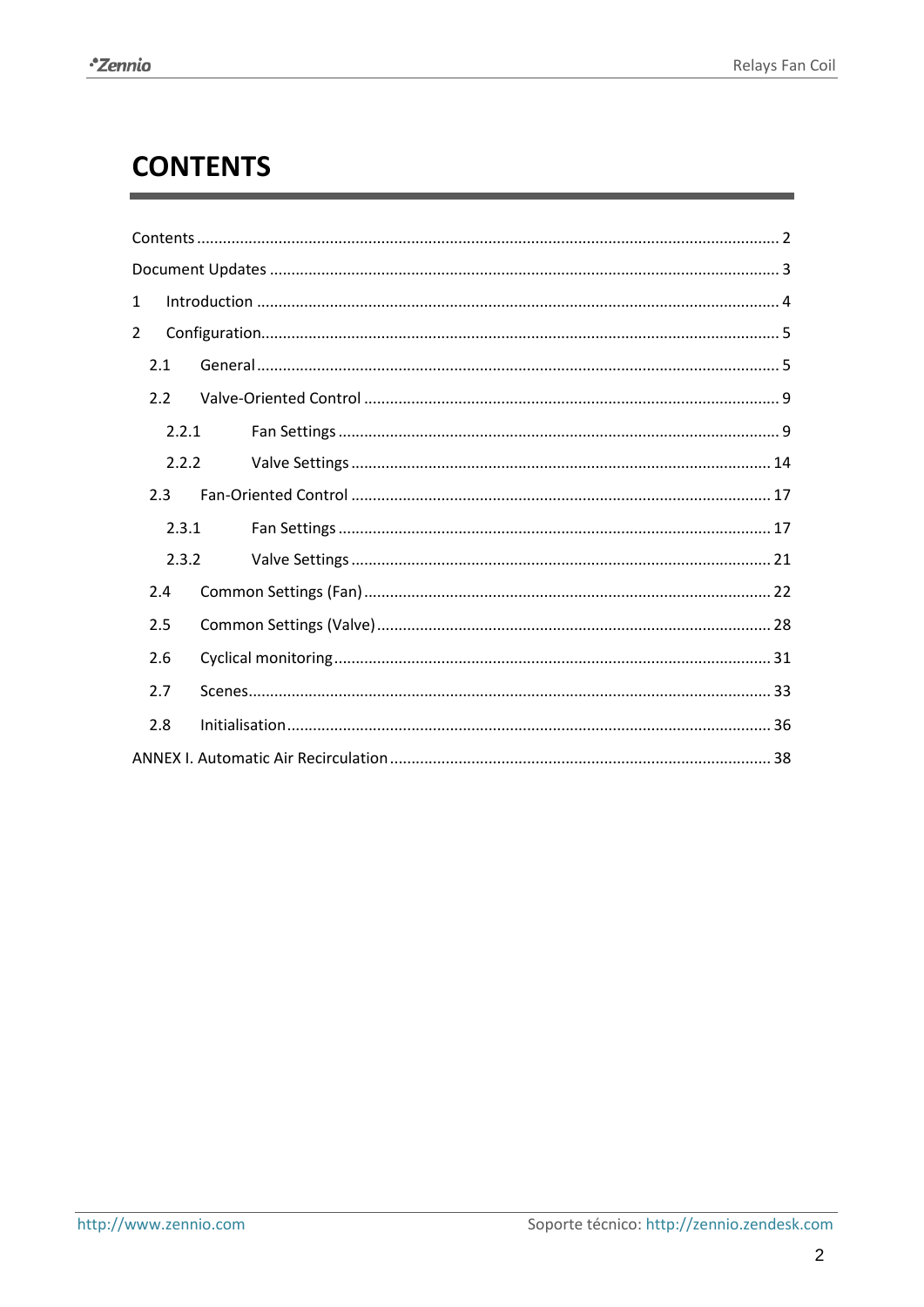# <span id="page-2-0"></span>**DOCUMENT UPDATES**

| <b>Version</b>       | Changes                                                                                                                                                                                                                                                                                                                                                             | Page(s)              |
|----------------------|---------------------------------------------------------------------------------------------------------------------------------------------------------------------------------------------------------------------------------------------------------------------------------------------------------------------------------------------------------------------|----------------------|
|                      | Changes in the application program:<br>New anti-seize protection function.<br>New air recirculation function in Cooling mode.<br>New hysteresis function in automatic mode.<br>Under a valve-oriented control, the minimum<br>fan speed when the valve is open is now<br>restricted to speeds 1-3.<br>Minor changes in the Cyclical Monitoring<br>parameterisation. |                      |
|                      | Added scene recording function.<br>Minor improvements and revisions.                                                                                                                                                                                                                                                                                                |                      |
| $[0.2]$ <sup>a</sup> | New air recirculation function.                                                                                                                                                                                                                                                                                                                                     | 8, 14,<br>20, 21, 38 |
|                      | Under a valve-oriented control, the minimum fan speed<br>when the valve is open is now restricted to speeds 1-3.                                                                                                                                                                                                                                                    | 9                    |
|                      | New hysteresis function in automatic mode                                                                                                                                                                                                                                                                                                                           | 11, 18               |
|                      | New anti-seize protection function.                                                                                                                                                                                                                                                                                                                                 | $28 - 30$            |
|                      | Monitoring<br>Minor<br>the<br>Cyclical<br>changes<br>in<br>parameterisation.                                                                                                                                                                                                                                                                                        | 31, 32               |
|                      | Added scene recording function.                                                                                                                                                                                                                                                                                                                                     | 34                   |
|                      | Minor text revision.                                                                                                                                                                                                                                                                                                                                                |                      |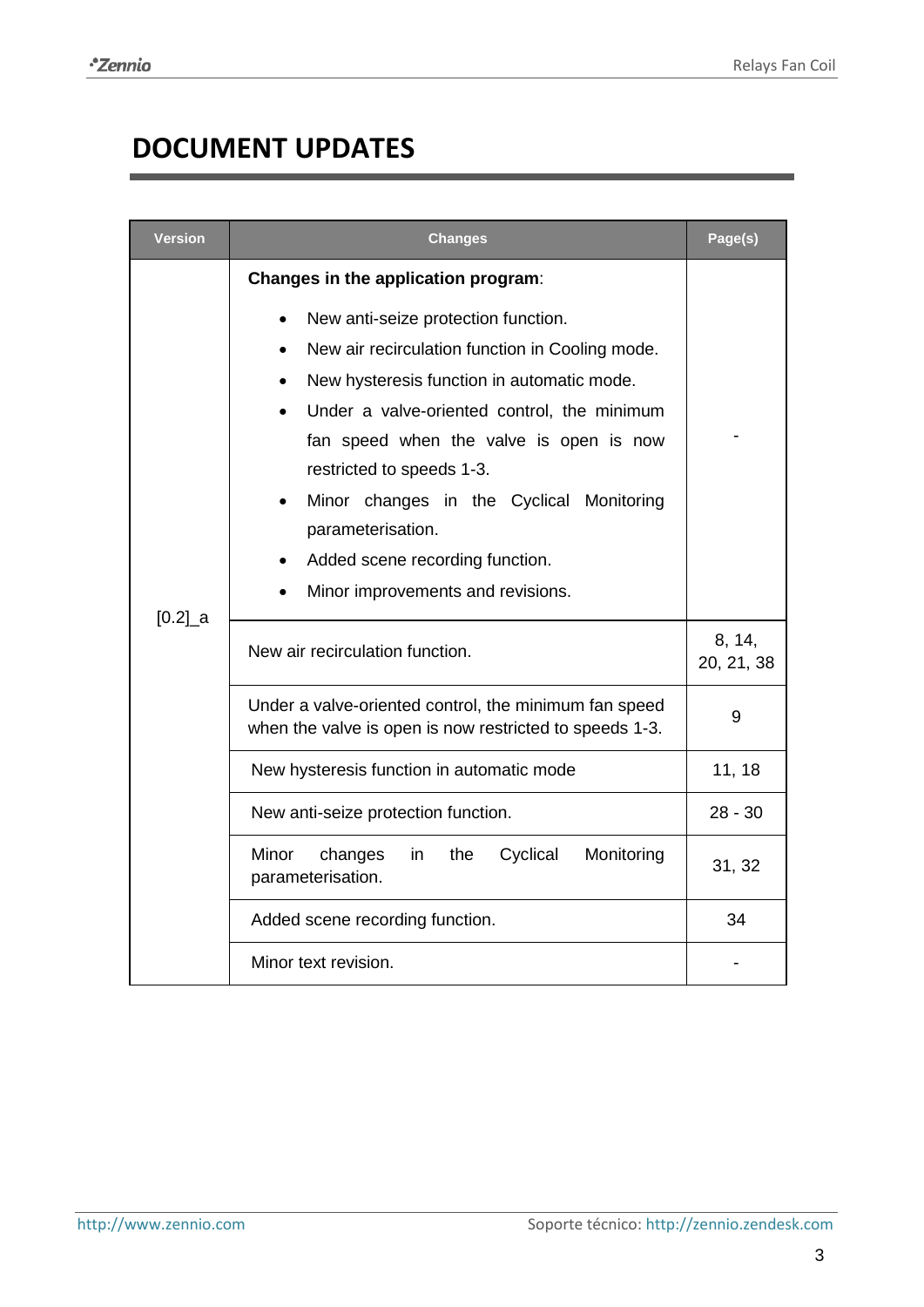# <span id="page-3-0"></span>**1 INTRODUCTION**

A variety of Zennio devices incorporate the **'Relays' Fan Coil control module**, which allows controlling integrated or external fan coil units where both the opening of the valves and the fan speed can be controlled through **binary outputs** (relays).

Every two pipes make up a circuit where the water flow is controlled by means of **an on/off valve**, whose state can be managed through a **binary output**. This module provides up to two binary outputs, thus making it possible to control a two-pipe fan coil (one valve) or a four-pipe fan coil (two valves).

Typically, the two water circuits of a four-pipe fan coil unit correspond to the **cooling** and **heating** functions (and to the cooling and heating valves, respectively), being therefore both modes available during the device operation. The single water circuit of a two-pipe fan coil unit, on the other hand, may be configured:

- Cooling
- Heating
- Cooling and Heating

| No. of pipes | <b>Output</b>  | <b>Action</b>           |
|--------------|----------------|-------------------------|
|              | Valve Output 1 | <b>Cooling Valve</b>    |
|              | Valve Output 2 | <b>Heating Valve</b>    |
|              | Valve Output 1 | <b>Heating Valve</b>    |
|              |                | <b>Cooling Valve</b>    |
|              |                | Heating + Cooling Valve |

**Table 1** Actions performed by the binary outputs associated to the valve control.

Regarding the fan speed control, up to three binary outputs will be available, being possible to configure them as **commuting relays** (one specific relay for each fan speed) or as **accumulating relays** (the more relays closed, the higher the fan speed).

Please refer to the specific user manual and datasheet of each Zennio device in order to confirm whether this feature is available or not, and for instructions on the device connection and installation.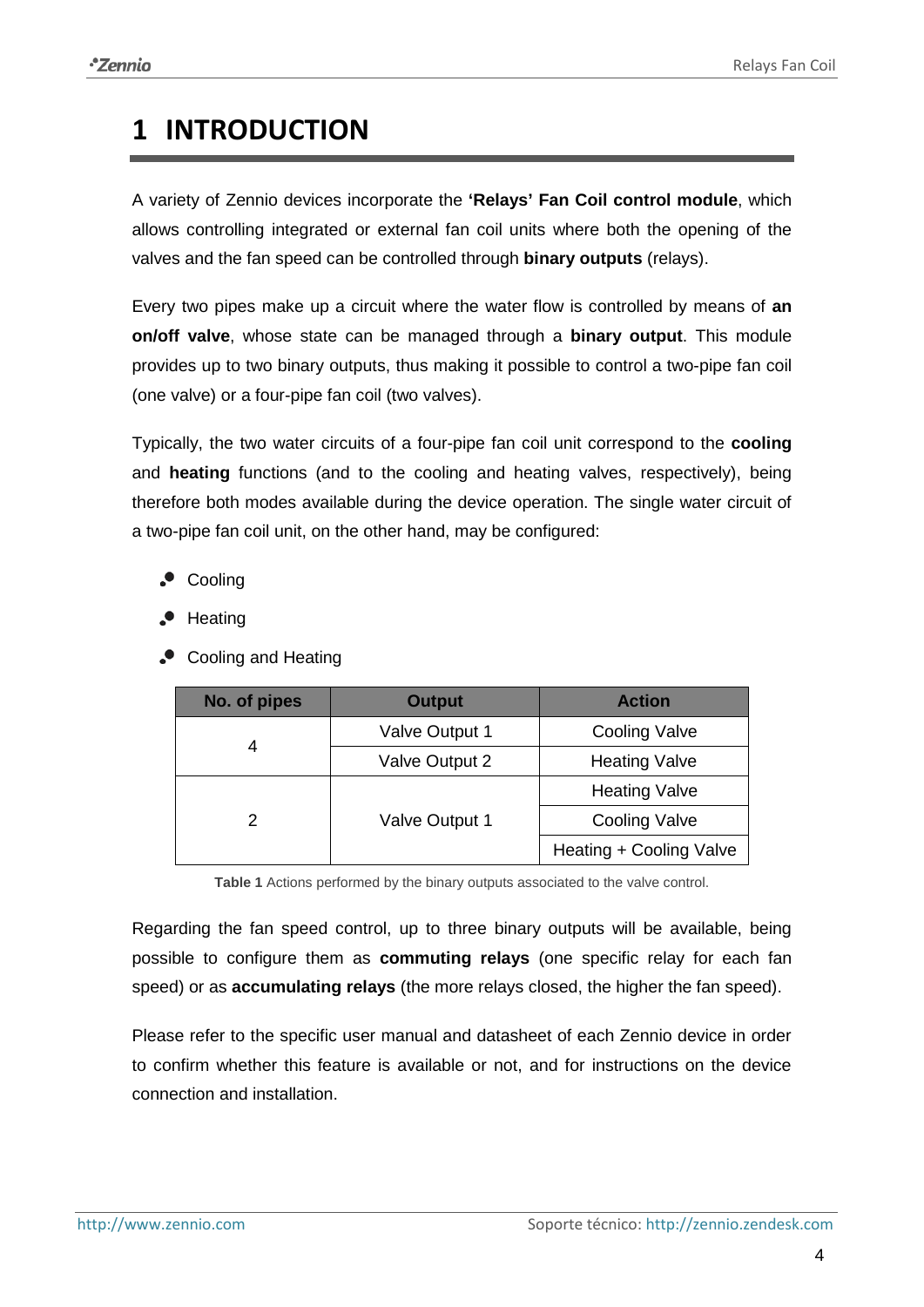# <span id="page-4-0"></span>**2 CONFIGURATION**

### <span id="page-4-1"></span>**2.1 GENERAL**

The first thing that needs to be parameterised is the type of the fan coil unit that the 'Relays' Fan Coil module will be controlling:

- **A four-pipe, two-valve fan coil unit**, which requires the simultaneous management of two independent circuits (one for heating and one for cooling),
- **A two-pipe, one-valve fan coil unit**, which requires the management of a sole circuit (for heating, for cooling, or for both).

Next, it is necessary to configure the **control type**, depending on the element (valve or fan) the main control is addressed to. Selecting one option or the other will significantly alter how the device operates:

- **Control applied to the valves**: the fan coil module main control will be exercised over the valve, thus making the fan state remarkably depend on the actions performed by the valve. The configuration of this control type is detailed in section [2.2.](#page-8-0)
- **Control applied to the fan**: the fan coil module main control will be exercised over the fan, thus making the valve state remarkably depend on the actions performed by the fan. The configuration of this control type is detailed in section [2.3.](#page-16-0)

Specific settings are **common to both control types**. These common settings are explained in sections [2.4](#page-21-0) and [2.5.](#page-27-0)

Other than the fan coil type and the control type, the general configuration also involves the following options:

- **Number of Fan Speeds**: up to three fan speeds can be controlled, although it is possible to enable only one or only two, depending on the fan model. This determines the number of relays required for the fan control.
- **Cyclical Monitoring of the Control Values**: see section [2.6.](#page-30-0)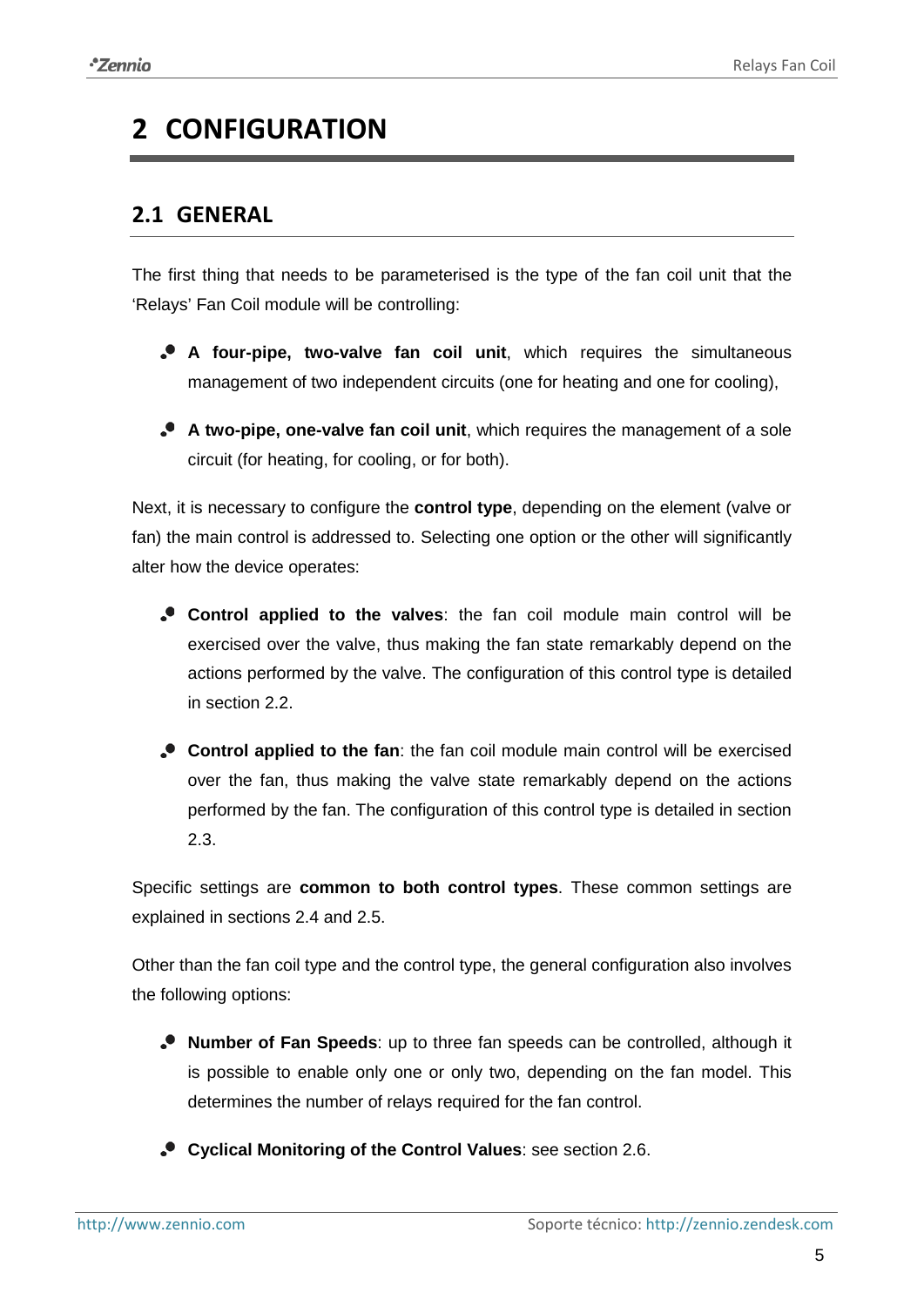**Scenes: see section [2.7.](#page-32-0)** 

- **Fan Coil Always On**: a communication object can be provided for the switchon and the switch-off of the fan coil control module, as well as its corresponding status object. Alternatively, it is possible to configure the module to maintain the fan coil control permanently switched on.
- **Automatic Air Recirculation in Cooling Mode**: sets whether in the Cooling mode the fan should remain on (thus improving the user comfort) even when the valve is closed. This option is enabled by default (see [ANNEX I. Automatic](#page-37-0)  [Air Recirculation\)](#page-37-0).
- **Initialisation**: sets whether, at the start-up of the device, the 'Relays' Fan Coil module should recover the previous state, or on the contrary perform a custom initialisation (see section [2.8\)](#page-34-0).
- **Action at Bus Voltage Failure**: allows configuring whether the module should remain as is when a KNX bus power failure takes places, or alternatively close the valve and turn off the fan.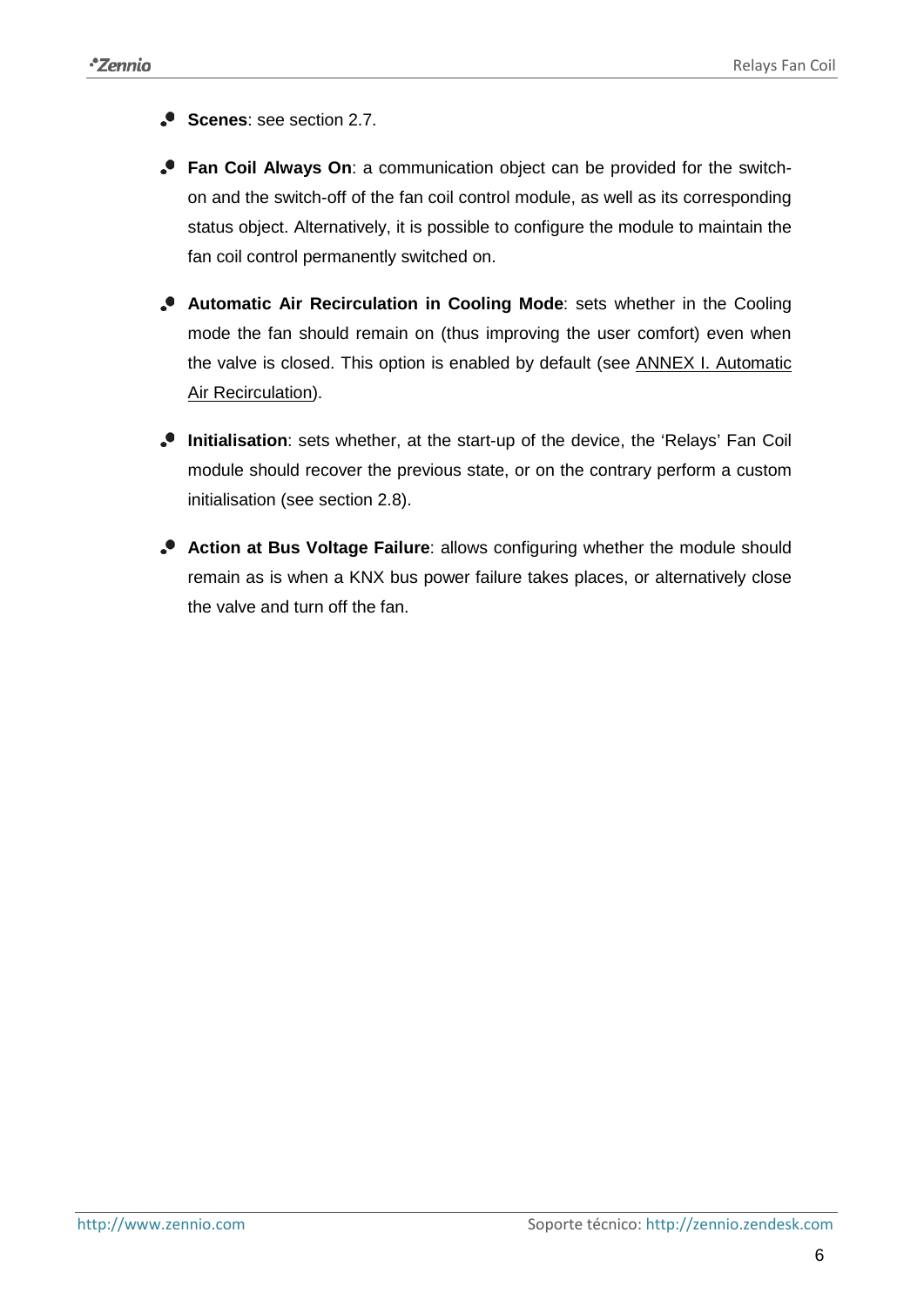#### **ETS PARAMETERISATION**

After enabling the fan coil module, the ETS tab tree will contain a category named "Fan coil n", where "n" will correspond with a certain number. Under this category, a tab named "**Configuration**" will always be available, containing the following general parameters.

| $\blacktriangle$ | <b>FAN COIL</b><br>CONFIGURATION | Type of Fan Coil                                                    | 4 pipes<br>▼              |
|------------------|----------------------------------|---------------------------------------------------------------------|---------------------------|
| $\blacktriangle$ | Fan Coil 1<br>GENERAL            | Type of Control                                                     | Applied to the Valve<br>▼ |
|                  | FAN<br>Status Objects            | Number of Fan Speeds                                                | 3                         |
|                  | Valves                           |                                                                     |                           |
|                  |                                  | Cyclical Monitoring of the Control Values<br>(e.g. Thermostat)      | $\Box$                    |
|                  |                                  | Scenes                                                              | $\blacksquare$            |
|                  |                                  | Fan Coil Always On?                                                 |                           |
|                  |                                  | Automatic Air Recirculation in Cooling<br>Mode                      | $\blacktriangledown$      |
|                  |                                  | Initialization                                                      | Default<br>▼              |
|                  |                                  | Action at Bus Voltage Fault                                         | Nothing                   |
|                  |                                  | Note:<br>It is recommended to set the parameters of this page first |                           |

**Figure 1.** Fan Coil – General Configuration.

- **P** Fan Coil Type: "2 pipes" or "4 pipes".
- **Mode** (only for two pipes): "Heating", "Cooling" or "Cooling + Heating".

In case of selecting "Cooling + Heating" or having configured the fan coil unit as "4 pipes", a one-byte object ("**[FCn] Mode**") will be provided to allow the selection of the desired mode ( $0 =$  Cooling;  $1 =$  Heating), as well as the corresponding status object.

- **Control Type**: "Applied to the valve" (see section [2.2\)](#page-8-0) or "Applied to the fan" (see section [2.3\)](#page-16-0).
- **Number of Fan Speeds**: "1", "2" o "3".
- **Cyclical Monitoring of the Control Values**: enables or disables the "Cyclical Monitoring" tab (see section [2.6\)](#page-30-0).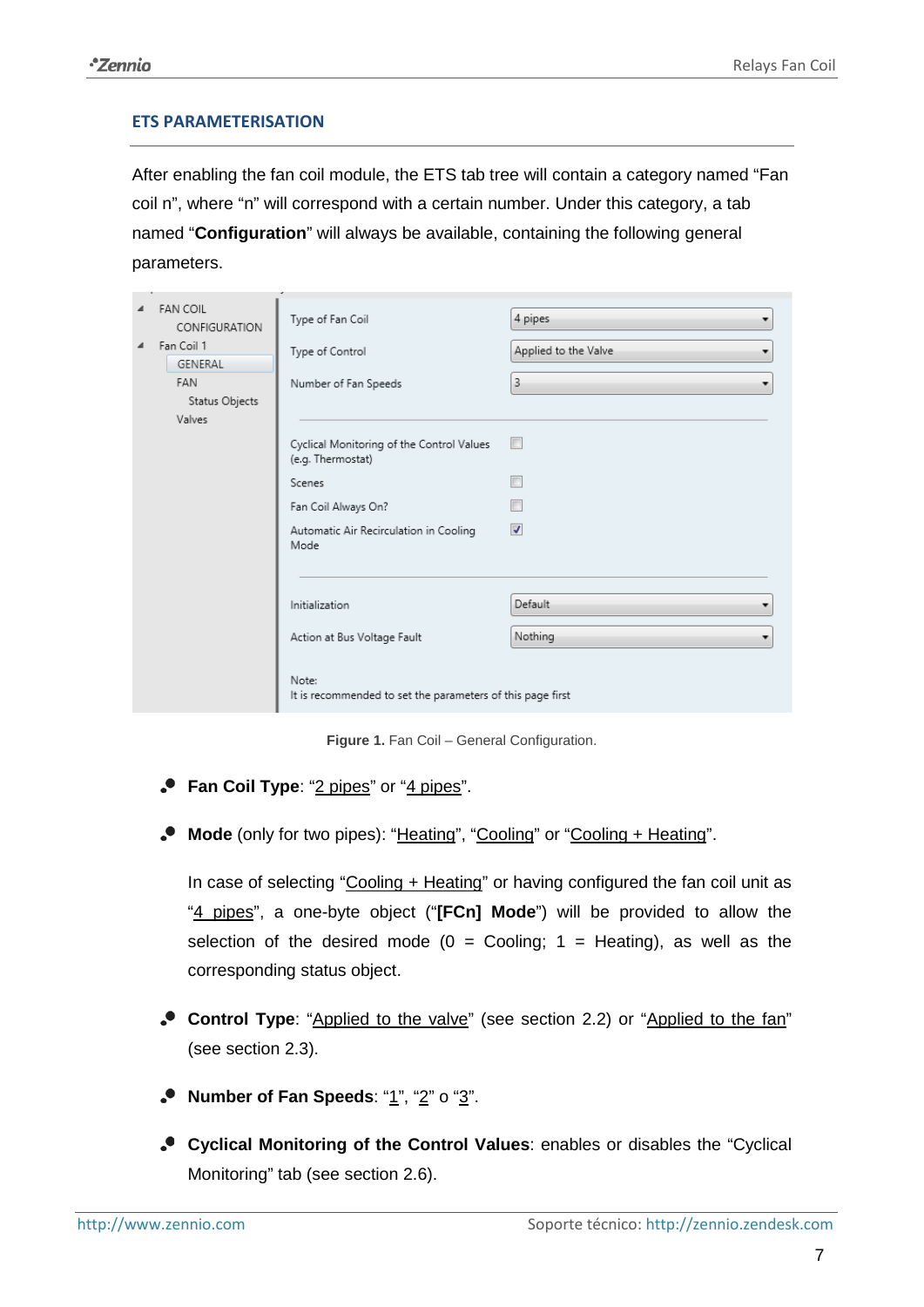- **Scenes**: enables or disables the "Scenes" tab (see section [2.7\)](#page-32-0).
- **Fan coil Always On**: enables or disables the continuous operation of the fan coil control module. If disabled, a binary object ("**[FCn] On/Off**") will be available for switching the control on and off, as well as the corresponding status object.
- **Automatic Air Recirculation in Cooling Mode**: enables or disables the air recirculation in the Cooling mode when the valve is closed. This option is enabled by default (see ANNEX I. [Automatic Air Recirculation\)](#page-37-0).
- **Initialisation**: "Default" or "Custom". The latter adds a new entry to the tab tree (see section [2.8\)](#page-34-0).
- **Action on Bus Voltage Failure**: "Nothing" or "Close Valve and Turn Off Fan".

Unless the fan coil module has been configured to be always on, an object will be available to turn it on (value "1") or off (value "0"), "**[FCn] On / Off**", as well as its corresponding status object.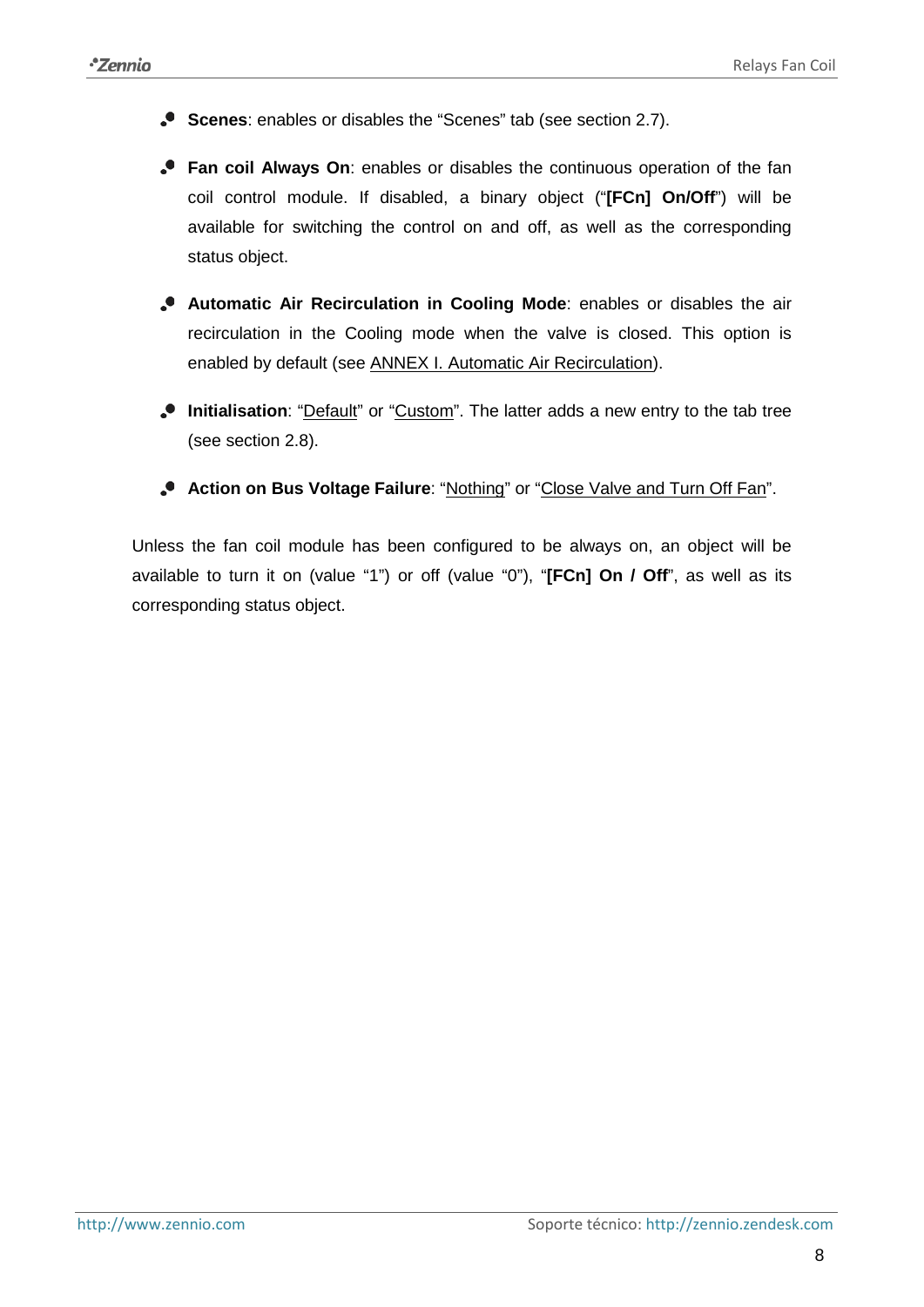# <span id="page-8-0"></span>**2.2 VALVE-ORIENTED CONTROL**

In this case, the control will focus on responding to the orders over the valves that may arrive from the bus.

Certain settings must be performed with independence of the control type selected. It is therefore advisable to read sections [2.4](#page-21-0) and [2.5](#page-27-0) as well.

#### <span id="page-8-1"></span>**2.2.1 FAN SETTINGS**

The fan control may be **manual** (the fan speed will be controlled externally), **automatic** (the fan speed will be controlled by the module itself), or **both**. The automatic control mode can be configured to depend on the value of certain objects:

- The value of **PI Control object** (continuous).
- The **difference** between the ambient temperature and the setpoint.

When both, the manual and the automatic control modes are allowed, a communication object will let switching from one control mode to the other, while the corresponding status object will reflect the current mode. It is possible to set in parameters which of the two control modes must be active **after download**, and also a **time-out counter** so the automatic control mode is automatically triggered back after some time with no activity under the manual control mode. This inactivity is referred to the arrival of manual control orders for the fan.

On the other hand, the integrator may configure the **minimum fan speed that is allowed while the valve remains open**. Note that speed 0 (fan off) is not available, as it would turn to be pointless and since the absence of ventilation with the valve open may entail damage to the installation.

#### **ETS PARAMETERISATION**

When the control type has been configured as applied to the valve, the "Fan" tab shows the following specific options (for the remaining parameters, please refer to section [2.4\)](#page-21-0).

**Fan Control Mode.** "Automatic" (section [2.2.1.1\)](#page-9-0), "Manual" (section [2.2.1.2\)](#page-12-0) or "Automatic + Manual" (section [2.2.1.3\)](#page-12-1)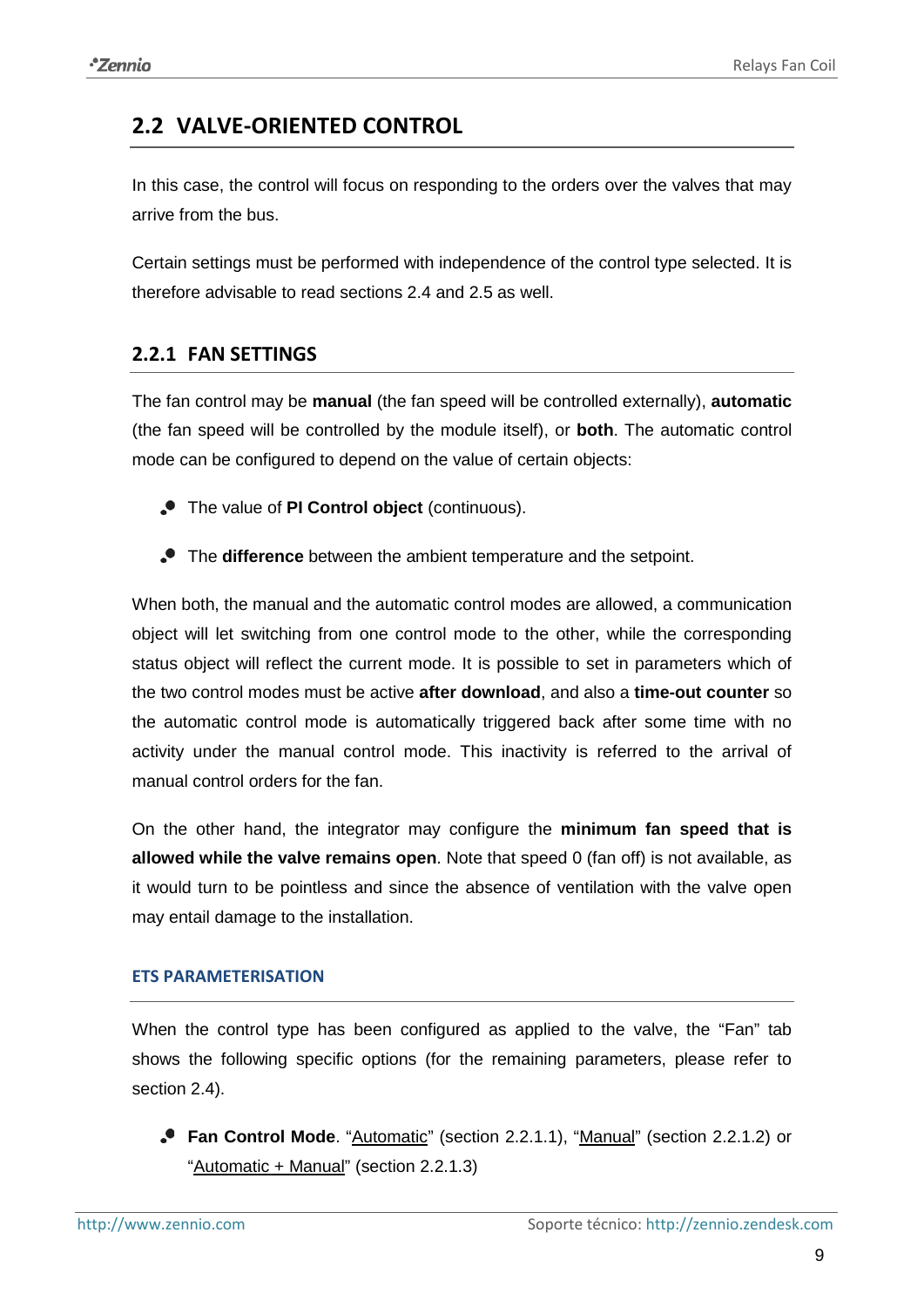**Minimum Fan Speed When the Valve is Open**: the available options may depend on the number of speeds configured under "General" tab (section [2.1\)](#page-4-1).

| <b>FAN COIL</b><br>Fan Coil 1<br>GENERAL<br><b>FAN</b><br>Status Objects<br>Valves | Relay Management Type<br>Delay between Fan Speed Switching                          | Switching (only 1 relay on for each speed)<br>3 | ds                 |
|------------------------------------------------------------------------------------|-------------------------------------------------------------------------------------|-------------------------------------------------|--------------------|
|                                                                                    | Fan Control Mode                                                                    | Automatic                                       |                    |
|                                                                                    | Minimum Fan Speed when the Valve is<br>Open                                         |                                                 | ▼                  |
|                                                                                    | AUTOMATIC FAN CONTROL                                                               |                                                 |                    |
|                                                                                    | Input for Automatic Fan Control                                                     | PI Control (Continuous)                         |                    |
|                                                                                    | Threshold Values to Change the Fan Speed                                            |                                                 |                    |
|                                                                                    | (Speed 1 if Control < Threshold 2)                                                  |                                                 |                    |
|                                                                                    | Threshold 2<br>(Speed 2 if Control > Threshold 2)                                   | 33                                              | $\Rightarrow$ %    |
|                                                                                    | Threshold 3<br>(Speed 3 if Control > Threshold 3)                                   | 66                                              | $\Rightarrow$<br>% |
|                                                                                    | Hysteresis                                                                          | 5                                               | $\xi$ %            |
|                                                                                    | Note: Fan Speed will be set to 0 when the Valve is Closed<br>(ONLY in Heating Mode) |                                                 |                    |
|                                                                                    | Delays for Fan Activation/Deactivation                                              |                                                 |                    |
|                                                                                    | Starting Characteristic of Fan                                                      |                                                 |                    |
|                                                                                    | Status Objects                                                                      | ⊽                                               |                    |

**Figure 2.** Valve-oriented control: Fan.

#### <span id="page-9-0"></span>2.2.1.1 AUTOMATIC CONTROL

The automatic fan speed control may be subject to an **external PI control** (performed by a thermostat) or to the **difference between a reference temperature and a setpoint**, both received externally as well.

#### **PI Control**:

The PI value is received through a percentage communication object, and may be the same value that controls the valve in case it has been configured to be controlled through a PI control value too.

The application programme will apply one speed or another to the fan depending on whether such PI value exceeds certain parameterisable thresholds named **Threshold 2** and **Threshold 3**.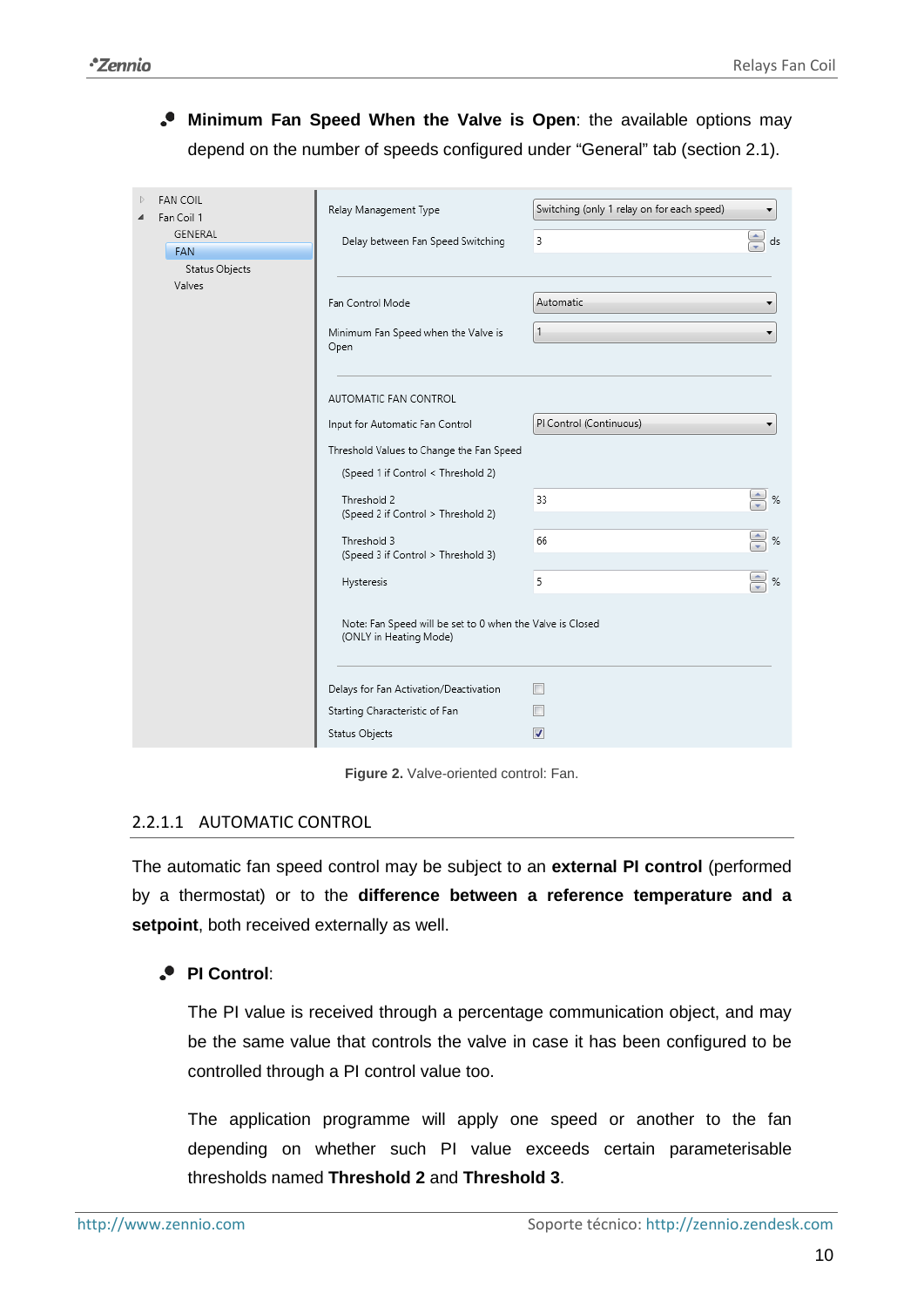- PI Value < Threshold  $2 \rightarrow$  speed 1.
- > PI Value ≥ Threshold  $2 \rightarrow$  speed 2
- $\triangleright$  PI Value ≥ Threshold 3 → speed 3

The above criterion, as well as the number of thresholds to be parameterised, may be conditioned to the value assigned to the parameter **Minimum Fan Speed When the Valve is Open** (section [2.2.1\)](#page-8-1).

#### **Temperature Difference**:

The fan speed is determined according to the difference between a **temperature setpoint** (or target temperature) and an **ambient temperature** (or reference temperature), both received through their specific objects.

Such difference determines the target speed depending on whether it exceeds or not certain parameterisable thresholds, referred to as **Diff. 2** and **Diff. 3**:

- $\triangleright$   $|T_{\text{setpoint}} T_{\text{ambient}}| < \text{Diff. } 2 \rightarrow \text{speed 1}.$
- $\triangleright$   $|T_{\text{setpoint}} T_{\text{ambient}}| \ge \text{Diff. 2} \rightarrow \text{speed 2}.$
- $\triangleright$   $|T_{\text{setpoint}} T_{\text{ambient}}| \ge \text{Diff. } 3 \rightarrow \text{speed } 3.$

The above criterion, as well as the number of thresholds to be parameterised, may be conditioned to the value assigned to the parameter **Minimum Fan Speed When the Valve is Open (section [2.2.1\)](#page-8-1).** 

An additional parameter to set a **hysteresis** over the above thresholds is also provided. This helps to avoid continuous fan speed switches in case the ambient temperature keeps fluctuating around the limit temperature between contiguous levels.

The following example illustrates this control type.

*Example (temperatures difference)*

*Suppose a hysteresis of 0.5ºC and the following thresholds:* 

- *Dif 2 = 3ºC.*
- *Dif 3 = 5ºC.*  $\bullet$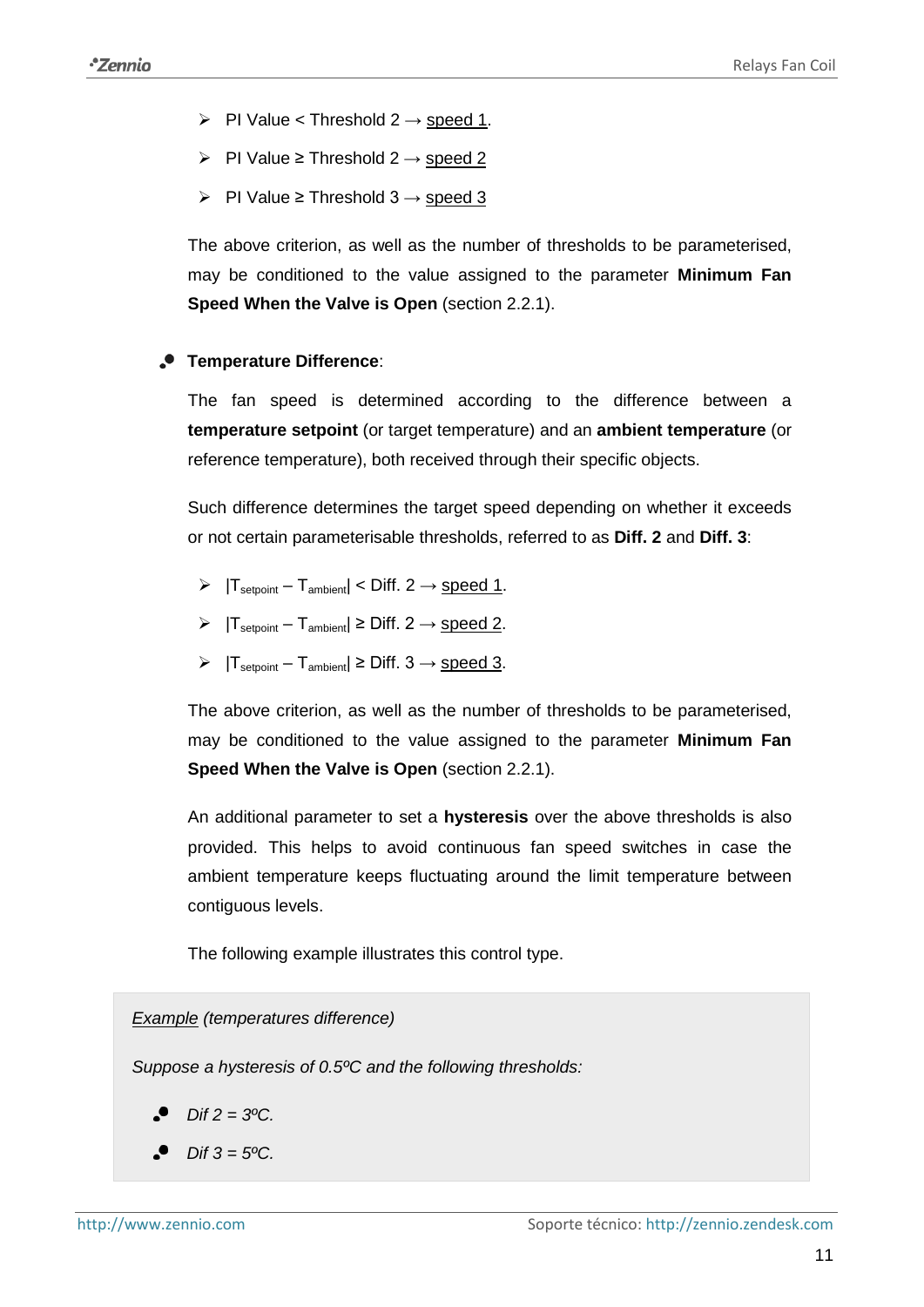*The current mode is "Cooling" and the temperature setpoint is 25ºC. Given the following ambient temperature values, the fan speed levels will be triggered as indicated:* 

- $27^{\circ}C \rightarrow |T_{\text{setpoint}} T_{\text{ambient}}| > (Diff 1 + h) \rightarrow Spec 1$ .
- $30.5$ <sup>o</sup>C →  $|T_{\text{setpoint}} T_{\text{ambient}}| \geq (Diff 3 + h)$  → Speed 3.
- **28.6 °C →**  $|T_{\text{setpoint}} T_{\text{ambient}}|$  > (Dif 2 − h) → Speed 2.

#### **ETS PARAMETERISATION**

On the first hand, it is necessary to configure the following parameter:

**Input for Automatic Fan Control**: "PI Control (Continuous)" or "Temperature Difference".

| AUTOMATIC FAN CONTROL           |                         |  |
|---------------------------------|-------------------------|--|
| Input for Automatic Fan Control | PI Control (Continuous) |  |

**Figure 3.** Automatic Fan Control.

In case of selecting "PI Control (continuous)", the integrator should enter the desired values (in terms of percentage) for **Threshold 2** and **Threshold 3**, or those that may be required depending on the minimum fan speed configured.

| Threshold Values to Change the Fan Speed |    |   |
|------------------------------------------|----|---|
| (Speed 1 if Control < Threshold 2)       |    |   |
| Threshold 2                              | 33 | % |
| (Speed 2 if Control > Threshold 2)       |    |   |
| Threshold 3                              | 66 | % |
| (Speed 3 if Control > Threshold 3)       |    |   |
| <b>Hysteresis</b>                        | 5  | % |
|                                          |    |   |

**Figure 4.** Automatic Fan Control. PI Control (Continuous).

In case of selecting "Temperature Difference", the integrator should enter the desired values (in terms of tenths of a degree) for **Diff 1**, **Diff 2** and **Diff 3**, or those that may be required depending on the minimum fan speed configured. A **hysteresis** (between 0 and 20 tenths of a degree) can also be parameterised, if required.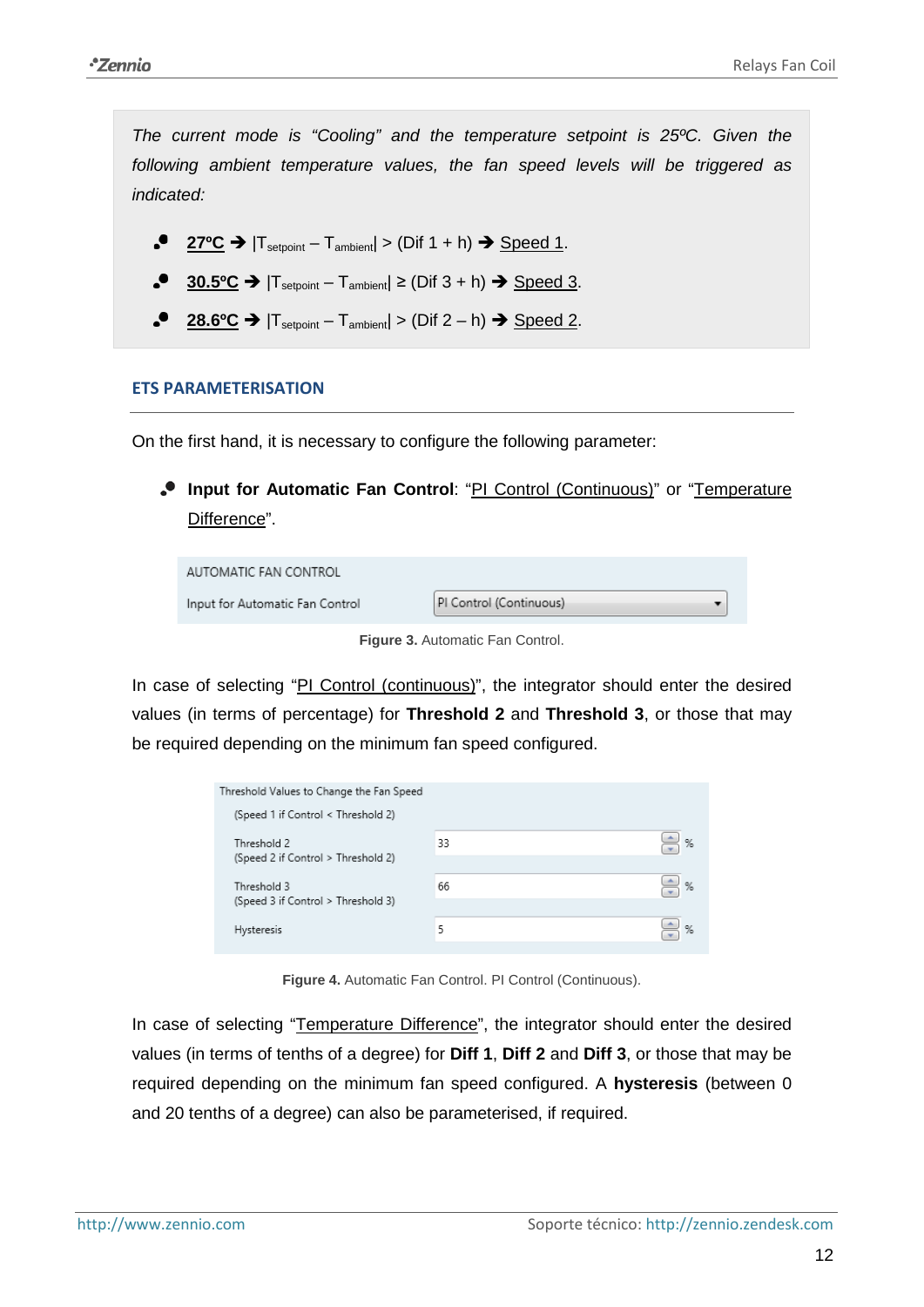| Difference between Ambient and Setpoint Temperature Thresholds |    |                   |  |  |
|----------------------------------------------------------------|----|-------------------|--|--|
| (Speed 1 if Difference < Diff. 2)                              |    |                   |  |  |
| Diff. 2                                                        | 40 | x0.1 °C           |  |  |
| (Speed 2 if Difference > Diff. 2)                              |    |                   |  |  |
| Diff. 3                                                        | 60 | $\approx$ x0.1 °C |  |  |
| (Speed 3 if Difference > Diff. 3)                              |    |                   |  |  |
| Hysteresis                                                     | 3  | x0.1 °C           |  |  |
|                                                                |    |                   |  |  |

**Figure 5.** Automatic Fan Control. Temperature Difference.

To perform the temperature difference, two 2-byte objects are provided: "**[FCn] Ambient Temperature**" and "**[FCn] Setpoint Temperature**".

#### <span id="page-12-0"></span>2.2.1.2 MANUAL CONTROL

The manual fan control can be performed **through different kinds of objects** that allow the user select the desired fan speed without taking into account neither the time that the valve remains open nor the temperature differences. However, the following remarks do apply to the manual fan control.

- If the valve is open and **a minimum fan speed** has been configured, the user will not be able to set a speed below it.
- If the fan coil is in Heating mode, the user will not be able to turn on the fan while **the valve remains closed**. On the other hand, if the fan coil is in Cooling mode, the fan state will depend on whether the **Automatic Air Recirculation in Cooling Mode** parameter has been enabled or not (see [ANNEX I. Automatic](#page-37-0)  [Air Recirculation\)](#page-37-0).

As the manual fan control and the objects provided to perform it are common for both, valve-oriented control and fan-oriented control, the additional details have been included into section [2.4.](#page-21-0)

#### <span id="page-12-1"></span>2.2.1.3 AUTOMATIC + MANUAL CONTROL

When both the manual fan control and the automatic fan control are permitted, everything explained in sections [2.2.1.1](#page-9-0) and [2.2.1.2](#page-12-0) will still applicable, however, some additional options will be available, as detailed next.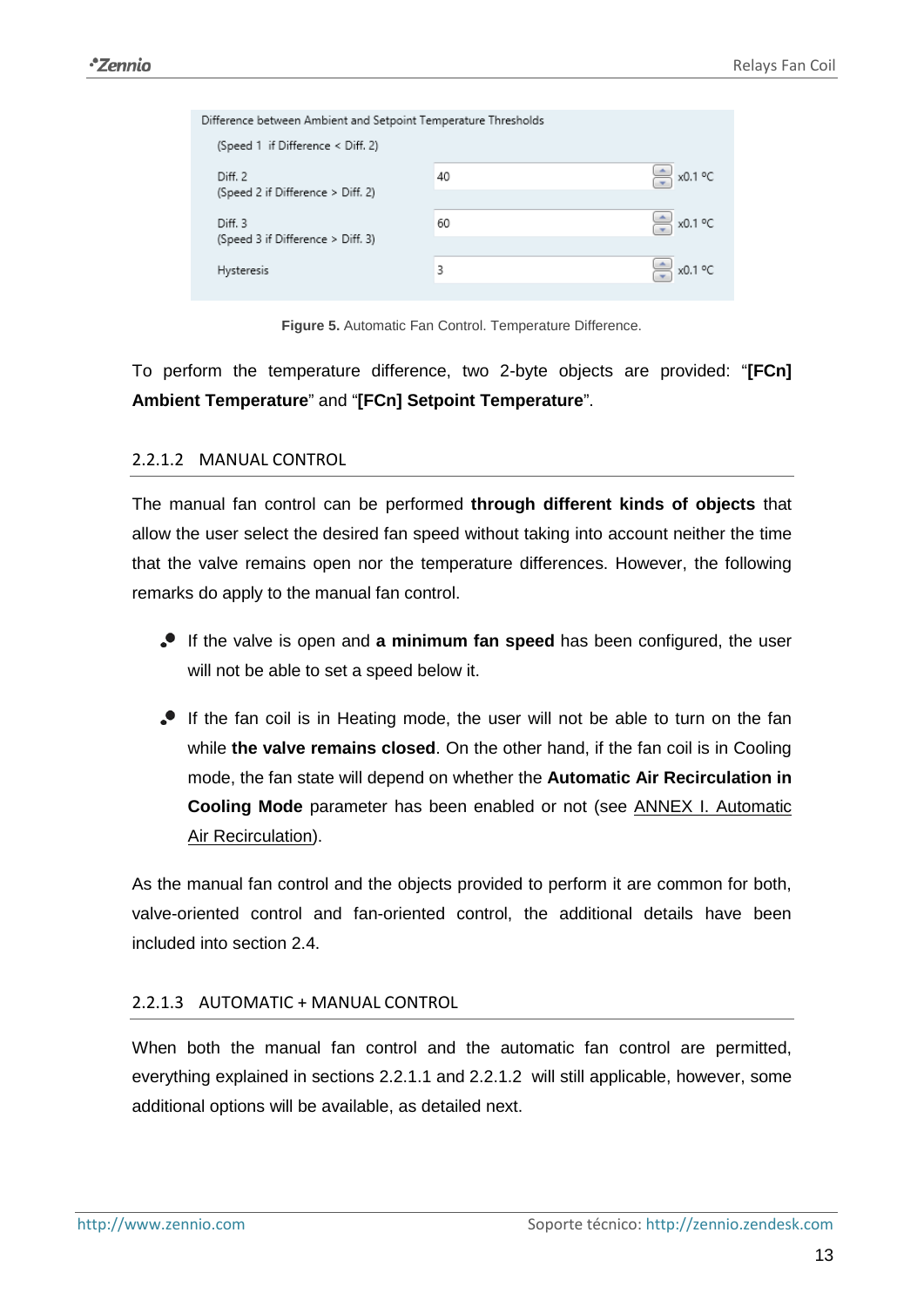#### **PARAMETRIZACIÓN ETS**

The following specific parameters show up after selecting "Automatic + Manual" for the fan control mode:

- **P** Fan Control After ETS Download: "Automatic" or "Manual".
- **Automatic/Manual Switch Object**: sets the particular values that will switch from one control mode to the other, if received through object "**[FCn] Fan: Manual / Automatic**":
	- $\triangleright$  "0 = Automatic; 1 = Manual"
	- $\triangleright$  "0 = Manual; 1 = Automatic".
- **Return to Automatic Mode after a Period of Time**: sets if the manual control switches automatically to automatic control after a certain time of inactivity, configured in "**Duration of Manual Control**" (1 to 1440 minutes; 1 to 24 hours). It may be overwritten through the homonymous object.

| <b>Fan Control Mode</b>                            | Automatic + Manual          |
|----------------------------------------------------|-----------------------------|
| Fan Control after ETS Download                     | Automatic                   |
| Automatic/Manual Switch Object                     | $0 =$ Automatic; 1 = Manual |
| Return to Automatic Mode after a<br>Period of Time | V                           |
| Duration of Manual Control                         | ÷<br>30                     |
|                                                    | $\sim$<br>min               |
| Minimum Fan Speed when the Valve is<br>Open        |                             |

Figure 6. Automatic + Manual Control.

#### <span id="page-13-0"></span>**2.2.2 VALVE SETTINGS**

The valves (or the valve, if there are only two pipes) may be controlled by two alternative approaches, depending on the type of the communication object (one-byte or binary) used by the external thermostatic controller to send the orders:

**PWM Control** (Pulse Width Modulation): 1 bit.

The control variable sends **binary values**, which determine whether the valve should remain open or closed.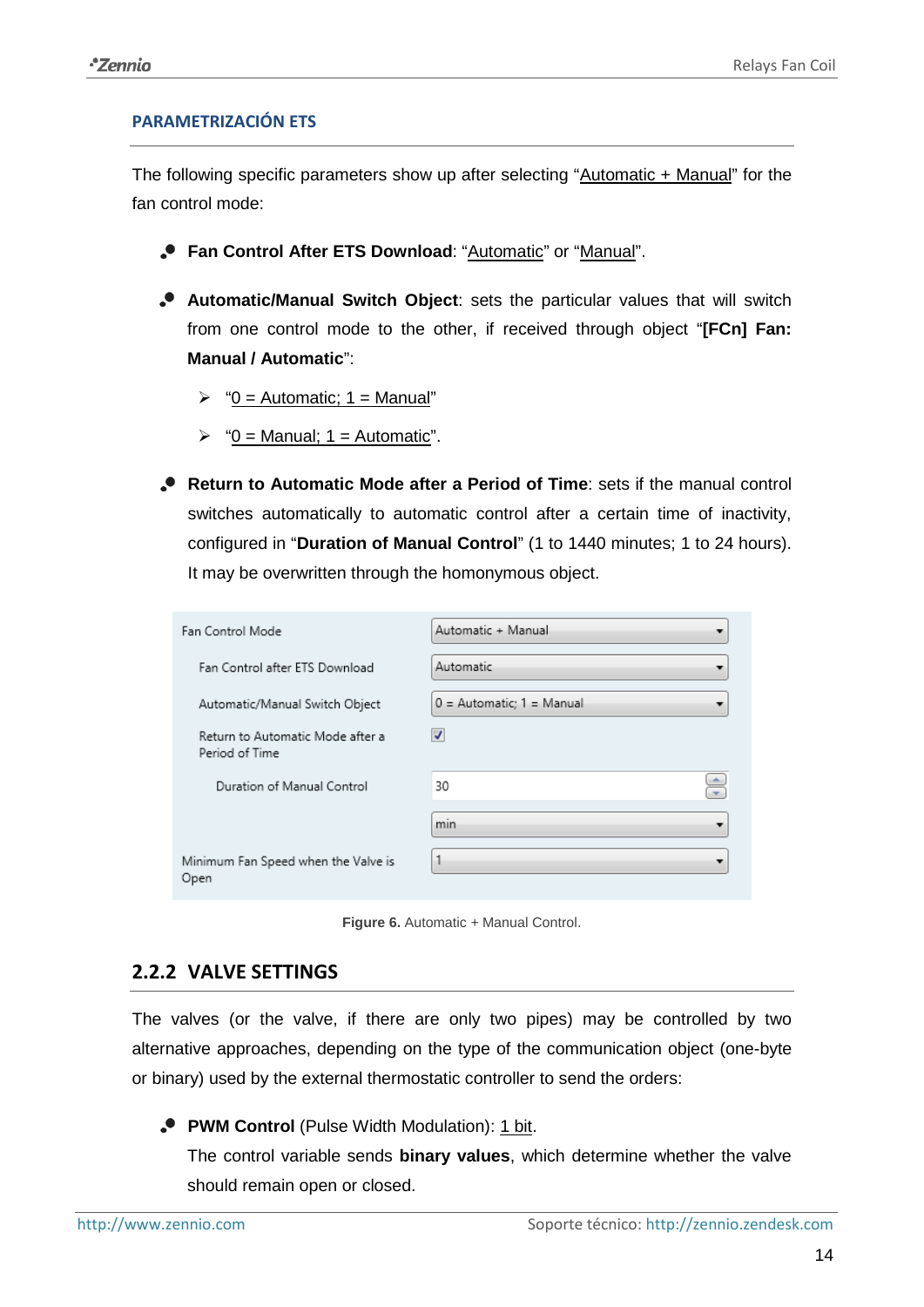**PI Control** (Proportional-Integral): 1 byte.

The control variable sends **percentage values**, which determine the portion of time the valve should remain open every cycle. For instance, a value of 50% means the valve must remain open for half the cycle time.

Being the valves on/off type, the second case implies **controlling them through PWM signals** as well, although calculated according to the percentage value. It is therefore necessary to parameterise the specific cycle time desired for that PWM control. In the first case, on the contrary, such cycle time is not necessary with the exception of the **scene management** (section [2.7\)](#page-32-0).

#### **ETS PARAMETERISATION**

When the control type has been configured as applied to the valve, the "Valve" tab (or "Valves", if the fan coil consists of four pipes) shows the following specific options (for any other parameters, please refer to section [2.5\)](#page-27-0):

| $\blacktriangle$ | GENERAL<br><b>FAN COIL</b><br>CONFIGURATION<br>Fan | Control Type<br>PWM Period | PI Control (1 byte)<br>$\Rightarrow$<br>14 |  |
|------------------|----------------------------------------------------|----------------------------|--------------------------------------------|--|
|                  | Valves                                             |                            | min                                        |  |

**Figura 7.** Control type options for the valve.

- **Control Type**: "PI Control (1 byte)" or "Control Variable (1 bit)".
	- PI Control (1 byte): enables the objects "**[FCn] Cooling Valve: PI Control (Continuous)**" and / or "**[FCn] Heating Valve: PI Control (Continuous)**", provided for the reception of PI control percentage values from the KNX bus.
	- PWM Control (1 bit): enables the objects "**[FCn] Cooling Valve: Control Variable (1 bit)**" and / or "**[FCn] Heating Valve: Control Variable (1 bit)**", provided for the reception of open / close orders for the valve from the KNX bus.

In any of the two cases, the objects "**[FCn] Cooling Valve (Status)**" and "**[FCn] Heating Valve (Status)**" (or, in case of only two pipes, a single object named "**[FCn] Valve (Status)**") will be available. Their value will be "1" while the valve is open, and "0" while it remains closed.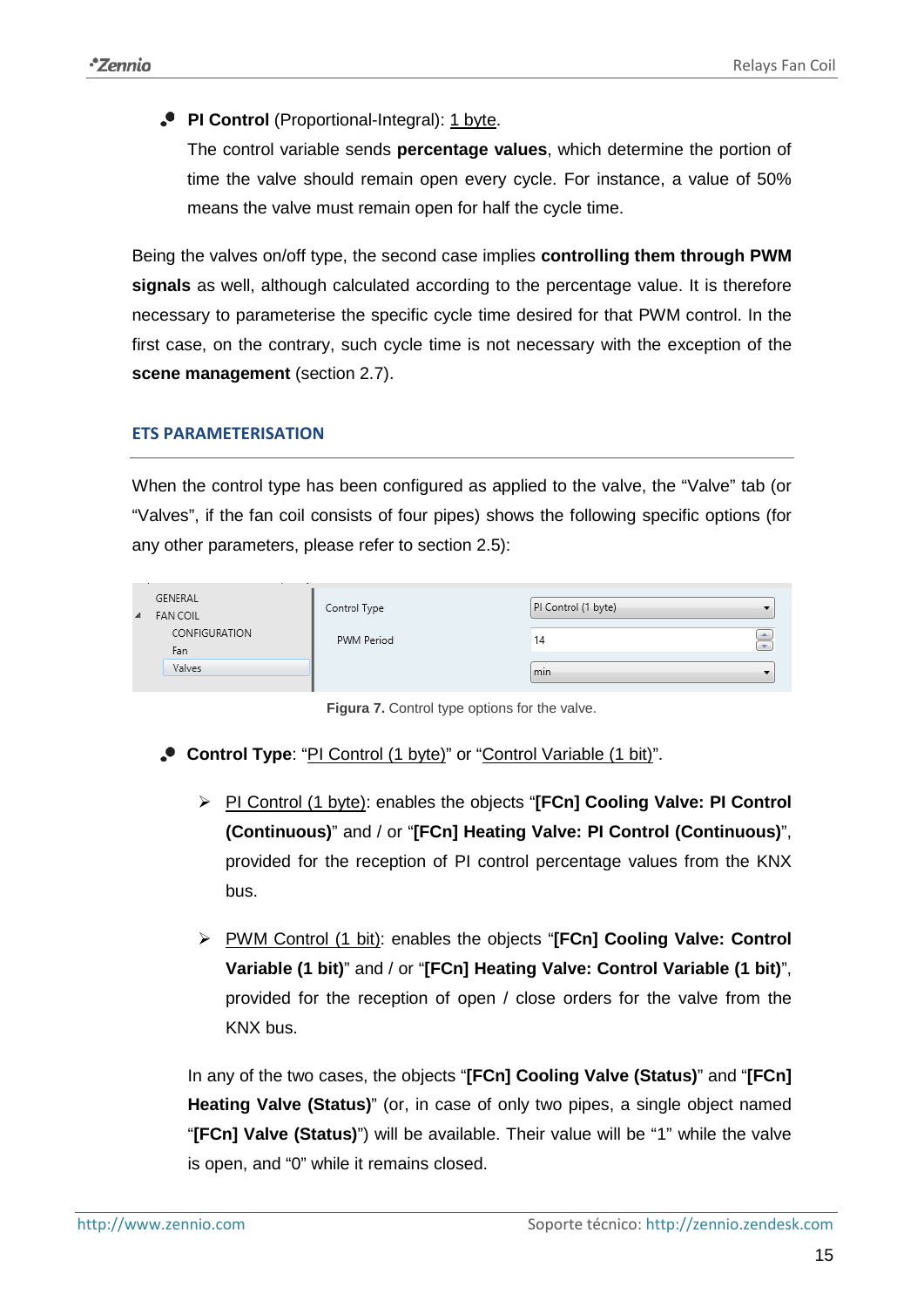**PWM Period**: sets the cycle time for the PWM control (3 – 1440 minutes, or 1 – 24 hours). In case of having selected "Control Variable (1 bit)" in the above parameter, the period is inherent to the control signal received, and therefore this parameter is only required for scene management.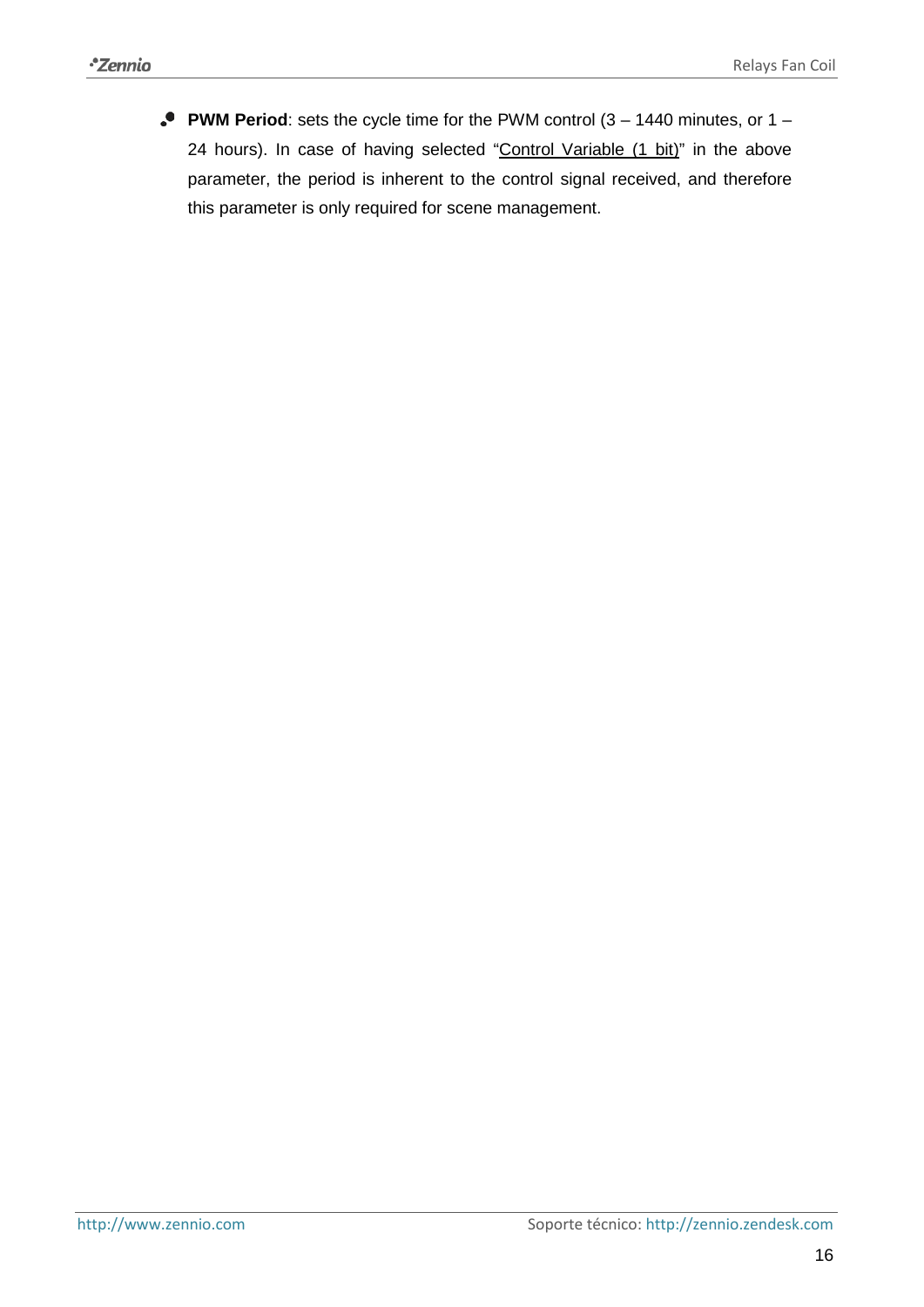### <span id="page-16-0"></span>**2.3 FAN-ORIENTED CONTROL**

In this case, the control will focus on responding the orders over the fan that arrive from the bus, making the valve state depend on these orders.

Certain settings must be performed with independence of the control type selected. It is therefore advisable to read sections [2.4](#page-21-0) and [2.5](#page-27-0) as well.

#### <span id="page-16-1"></span>**2.3.1 FAN SETTINGS**

The fan control may be **manual** (the fan speed will be controlled externally), **automatic**  (the fan speed will be controlled by the module itself), or **both**, although the automatic control mode will be available at any time (the manual control mode needs to be enabled by parameter).

#### **ETS PARAMETERISATION**

| <b>FAN COIL</b><br>Þ<br>Fan Coil 1<br>GENERAL<br><b>FAN</b> | Relay Management Type<br>Delay between Fan Speed Switching                                              | Switching (only 1 relay on for each speed)<br>۰<br>÷<br>3<br>ds |  |
|-------------------------------------------------------------|---------------------------------------------------------------------------------------------------------|-----------------------------------------------------------------|--|
| Status Objects<br>Valves                                    | Enable Manual Fan Control                                                                               | П                                                               |  |
|                                                             | AUTOMATIC FAN CONTROL<br>Threshold Values to Change the Fan Speed<br>(Speed 0 if Control < Threshold 1) |                                                                 |  |
|                                                             | Threshold 1<br>(Speed 1 if Control > Threshold 1)                                                       | $\Leftrightarrow$ %<br>1                                        |  |
|                                                             | Threshold 2<br>(Speed 2 if Control > Threshold 2)                                                       | $\frac{1}{\sqrt{2}}$<br>33<br>$\%$                              |  |
|                                                             | Threshold 3<br>(Speed 3 if Control > Threshold 3)                                                       | $\bigoplus_{\infty}$ %<br>66                                    |  |
|                                                             | Hysteresis                                                                                              | $\div$<br>$\%$<br>5                                             |  |
|                                                             | Delays for Fan Activation/Deactivation                                                                  | П                                                               |  |
|                                                             | Starting Characteristic of Fan<br>Status Objects                                                        | $\overline{\mathcal{A}}$                                        |  |

**Figure 8.** Fan-oriented control: fan.

When the control type has been configured as applied to the fan, the "Fan" tab shows the following specific option (for the remaining parameters, please refer to section [2.4\)](#page-21-0).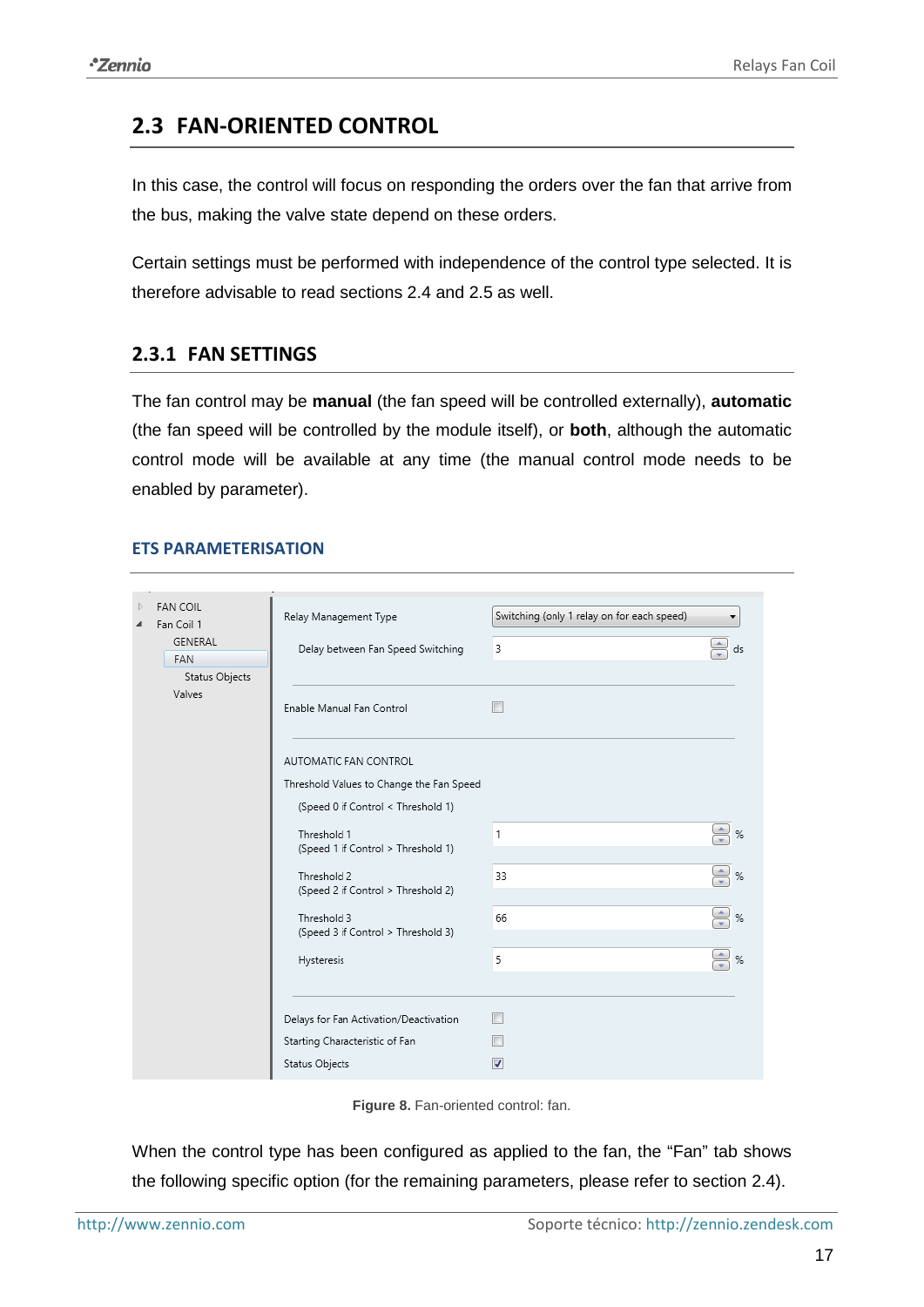**Enable Manual Fan Control**: sets whether the manual fan control will be required or not (see section [2.3.1.2\)](#page-18-0).

On the other hand, the automatic fan control is available at any time.

#### <span id="page-17-0"></span>2.3.1.1 AUTOMATIC CONTROL

The automatic fan speed control will be subject to the value of one specific **percentage** object per working mode (heating / cooling).

It is therefore required to set the **range of the percentage values** that will determine the fan speeds stablished when received from the bus (from an external, continuous PI thermostat controller). For this purpose, the value of Threshold 1, Threshold 2 and Threshold 3 is defined in parameters, so that:

- $\triangleright$  Value received < Threshold 1  $\rightarrow$  the fan is turned off.
- $\triangleright$  Value received ≥ Threshold 1  $\rightarrow$  speed 1.
- $\triangleright$  Value received ≥ Threshold 2  $\rightarrow$  speed 2
- $\triangleright$  Value received ≥ Threshold 3  $\rightarrow$  speed 3



**Figure 9.** Thresholds, value received and fan speed.

Besides, a **hysteresis** can be configured to avoid continuous relays switching when the control signal oscillates around the parameterised thresholds. This way, when the control signal is greater than the configured threshold plus the hysteresis, the system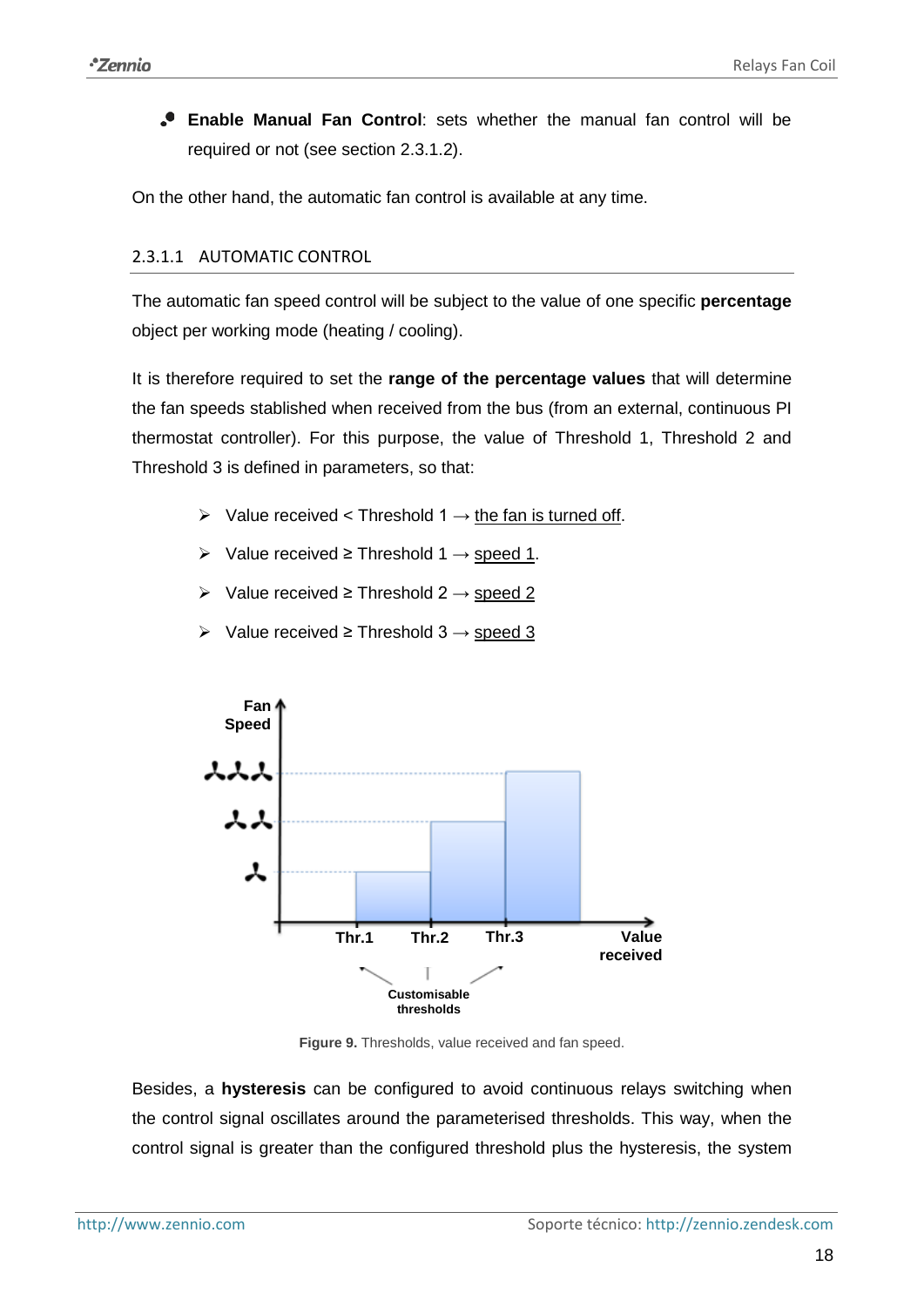will switch to the immediately upper speed; and to the immediately lower speed when the control signal is lower than the threshold minus the hysteresis.

Having the parameter **Automatic Air Recirculation in Cooling Mode** activated, when a control value in cooling mode lower than Threshold 1 is received, the valve will be closed but the fan will maintain speed 1 (see [ANNEX I. Automatic Air Recirculation\)](#page-37-0).

The above criterion, as well as the number of thresholds to be parameterised, may be conditioned to the value assigned to **Number of fan speeds** (section [2.1\)](#page-4-1).

#### **ETS PARAMETERISATION**

The value of **Threshold 1**, **Threshold 2** and **Threshold 3** are stablished through the following parameters:

| AUTOMATIC FAN CONTROL                             |    |   |  |  |
|---------------------------------------------------|----|---|--|--|
| Threshold Values to Change the Fan Speed          |    |   |  |  |
| (Speed 0 if Control < Threshold 1)                |    |   |  |  |
| Threshold 1<br>(Speed 1 if Control > Threshold 1) | 1  | % |  |  |
| Threshold 2                                       | 33 | % |  |  |
| (Speed 2 if Control > Threshold 2)                |    |   |  |  |
| Threshold 3                                       | 66 | % |  |  |
| (Speed 3 if Control > Threshold 3)                |    |   |  |  |
| Hysteresis                                        | 5  | % |  |  |
|                                                   |    |   |  |  |

**Figure 10.** Threshold values to change the fan speed.

The automatic control is performed through the percentage objects "**[FCn] Heating Fan: Continuous Control**" and/or "**[FCn] Cooling Fan: Continuous Control**", which are typically intended to be linked to an external PI thermostatic control.

#### <span id="page-18-0"></span>2.3.1.2 AUTOMATIC + MANUAL CONTROL

The (optional) manual control mode lets the user set a fan speed **from their own user interface** with independence of the value received through the objects of the automatic fan control, which are typically linked to an external thermostat.

An object is provided to **switch from the automatic control mode to the manual one**, as well as an option to switch back to the automatic control when any manual orders have been received after a certain time.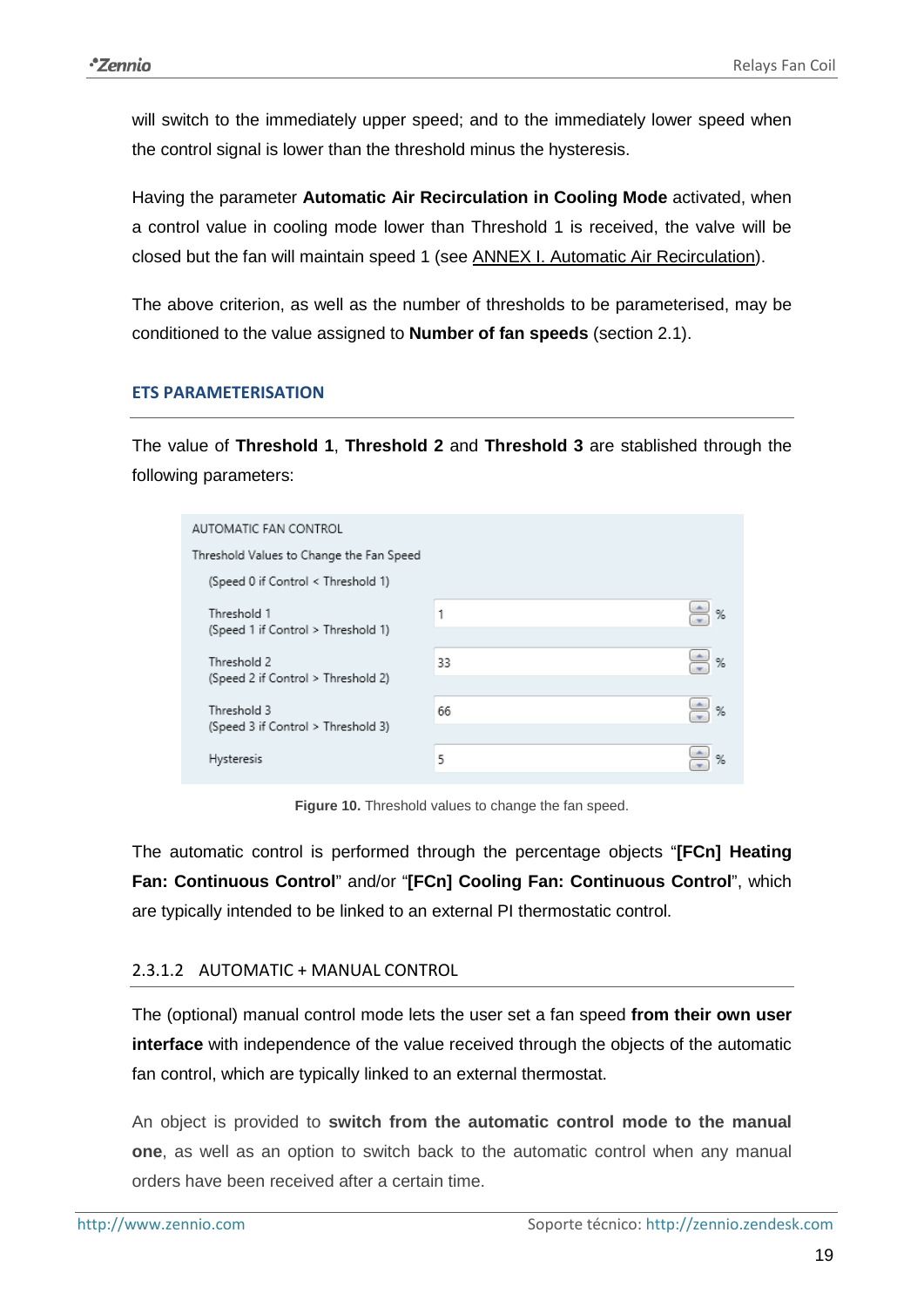It is also possible to select the desired reaction when, being in the cooling mode and with the manual control mode active, **a percentage value lower than Threshold 1 is received through the automatic control object** (see section [2.3.1.1\)](#page-17-0). Under the automatic control mode this would imply closing the valve and turning the fan off, but under the manual control the options are (see [ANNEX I. Automatic Air Recirculation\)](#page-37-0):

- **Close the valve and turn off the fan**, to ensure a minimum thermostat control.
- **Ignore the order**, thus giving always priority to the manual orders even if the temperature setpoint has already been reached. Therefore, the possibility of having the valve closed and the fan off is not avoided.
- **Close the valve and turn off the fan, but only in heating mode**, thus maintaining the user control but preventing that the fan coil unit is left with the heating valve closed and the fan on (which may make the user feel coolness).

The above configuration is only available for the cooling mode, provided that the **Automatic Air Recirculation in Cooling Mode** has not been enabled (if enabled, this configuration will not be available for the cooling mode either).

In the latter two cases, once the fan is turned off and the valve is closed:

- While this turned-off state lasts, any manual orders will be ignored and responded with the current speed (0) and control (automatic) statuses.
- After a percentage value higher than Threshold 1 is received, the corresponding speed will be applied, and the thermostatic control resumed. However, if a new manual order is received afterwards, the manual control will be activated again.

The remaining options are explained in section [2.4](#page-21-0) as they are common to both, a valve-oriented control and a fan-oriented control.

#### **ETS PARAMETERISATION**

The following specific parameters show up after enabling the manual control mode.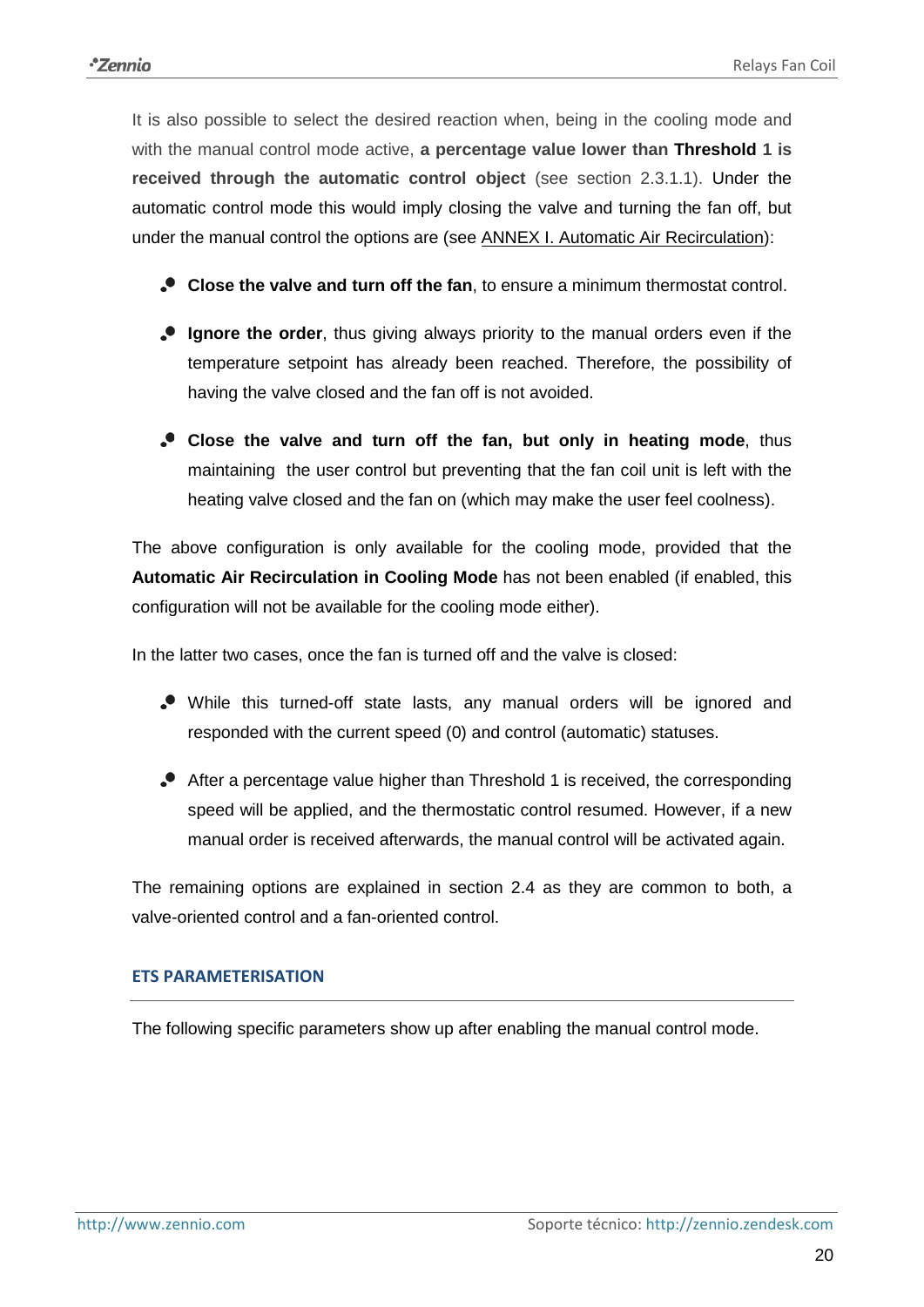| Enable Manual Fan Control                                 | ✔                            |
|-----------------------------------------------------------|------------------------------|
| Fan Control after ETS Download                            | Automatic                    |
| Automatic/Manual Switch Object                            | $0 =$ Automatic; 1 = Manual  |
| Behaviour for a Continuous<br>Control Order < Threshold 1 | Close Valve and Turn Off Fan |
| Return to Automatic Mode after a<br>Period of Time        | $\blacktriangledown$         |
| Duration of Manual Control                                | 30                           |
|                                                           | min                          |

**Figura 11. Manual fan control for applied to the fan control configuration**.

- **Automatic/Manual Switch Object**: sets the values that should be received through "**[FCn] Fan: Manual/Automatic**" to switch the control mode: " $0 =$ Automatic;  $1 =$  Manual" or " $0 =$  Manual;  $1 =$  Automatic".
- **Behaviour for a Continuous Control Order (PI) < Threshold 1**: sets how to handle automatic switch-off orders that may be received during the manual fan control: "Close Valve and Turn Off Fan", "Nothing (Ignore PI Order in Manual Control" or "Close Valve and Turn Off Fan (Only in Heating)".
- **Return to Automatic Mode after a Period of Time**: sets if the manual control should automatically switch to automatic control after a certain time of inactivity, configured in "**Duration of Manual Control**" (1 to 1440 minutes; 1 to 24 hours). It may be overwritten through the homonymous object.

The remaining parameters in this tab have already been described for the automatic control mode (see section [2.3.1.1\)](#page-17-0) or are common for both, the valve-oriented control and the fan-oriented control and therefore are detailed in section [2.4.](#page-21-0)

#### <span id="page-20-0"></span>**2.3.2 VALVE SETTINGS**

The valve state in this case will be **determined by the state of the fan**, both under an automatic fan control (through the PI object) and under a manual fan control (through any of the objects provided for that purpose). This behaviour, however, will depend on whether **Automatic Air Recirculation in Cooling Mode** has been enabled or not, as further detailed in [ANNEX I. Automatic Air Recirculation.](#page-37-0)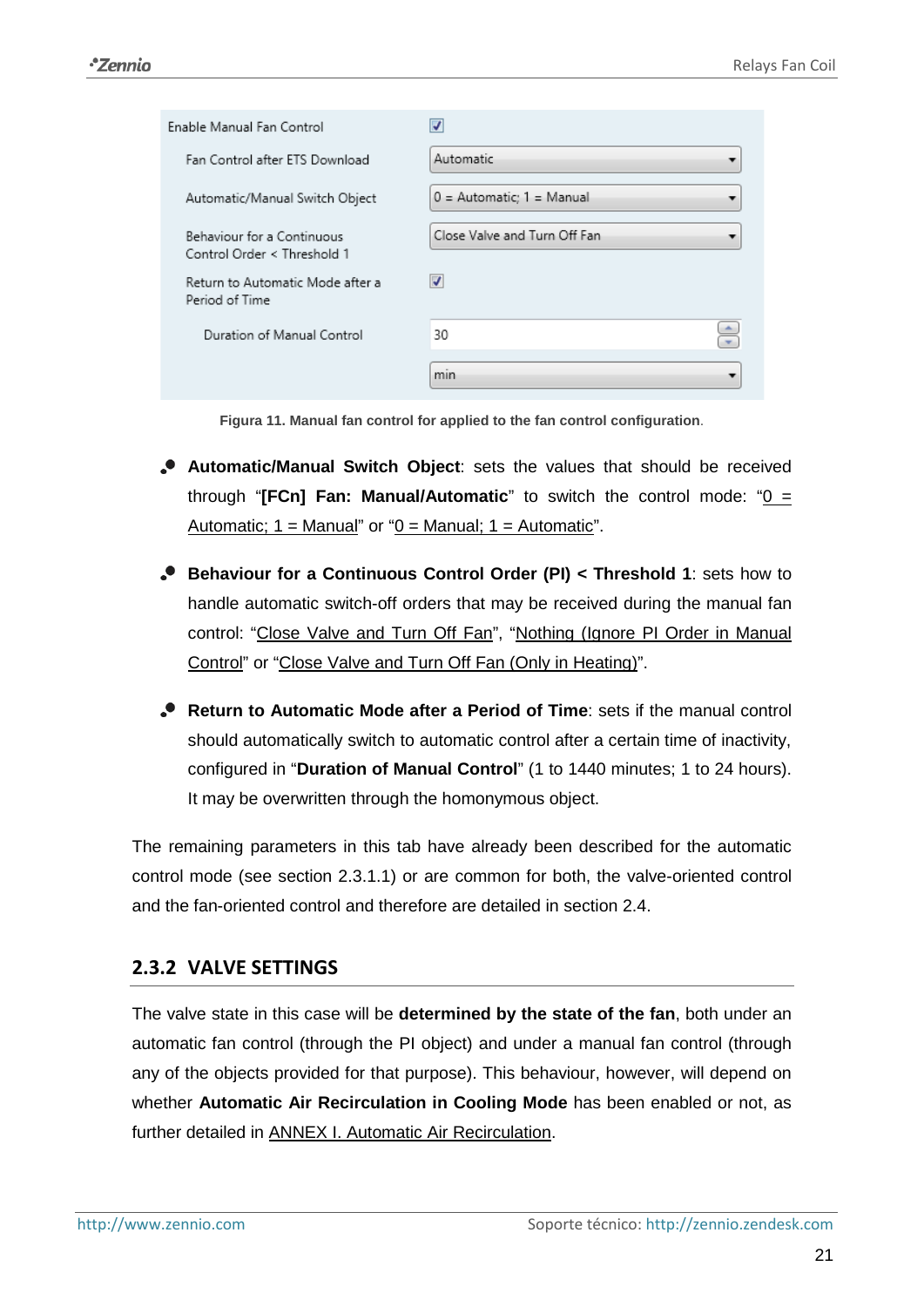#### **ETS PARAMETERISATION**

When a fan-oriented control has been configured, the "Valve" tab does not show any specific parameters, as all of them are common for a valve-oriented control. See section [2.5.](#page-27-0)

In addition, any object to directly manipulate the valves is provided in this case, as their state is subject to the state of the fan and to the object that sets the current working mode (heating / cooling).

### <span id="page-21-0"></span>**2.4 COMMON SETTINGS (FAN)**

This section details the fan settings that are common for both control types: valveoriented and fan-oriented.

The 'Relays' Fan Coil module allows controlling up to **three fan speed levels**. To activate each of them, one binary output becomes active, either through *switching* or through *accumulation*:

- **Switching**: only one of the fan control binary outputs is active each time, (only one relay is closed for the activation of each speed). It is possible to set up a **delay** between the opening of the source speed relay and the closing of the target speed relay (so both stay open for some instants).
- **Accumulation**: the speed will be proportional to the number of active outputs (i.e. closed relays), which therefore get triggered in sequence.

Moreover, the previous sections have already described the possibility of performing an automatic fan control and a manual fan control. Although some differences apply depending on whether the fan coil control is valve-oriented or fan-oriented (see previous sections), the most significant difference is that:

- Under an **automatic control**, the fan speed is calculated automatically according to the parameterisation and to an external reference.
- Under a **manual control**, the user can directly take part in the selection of the desired speed through a set of communication objects of different types.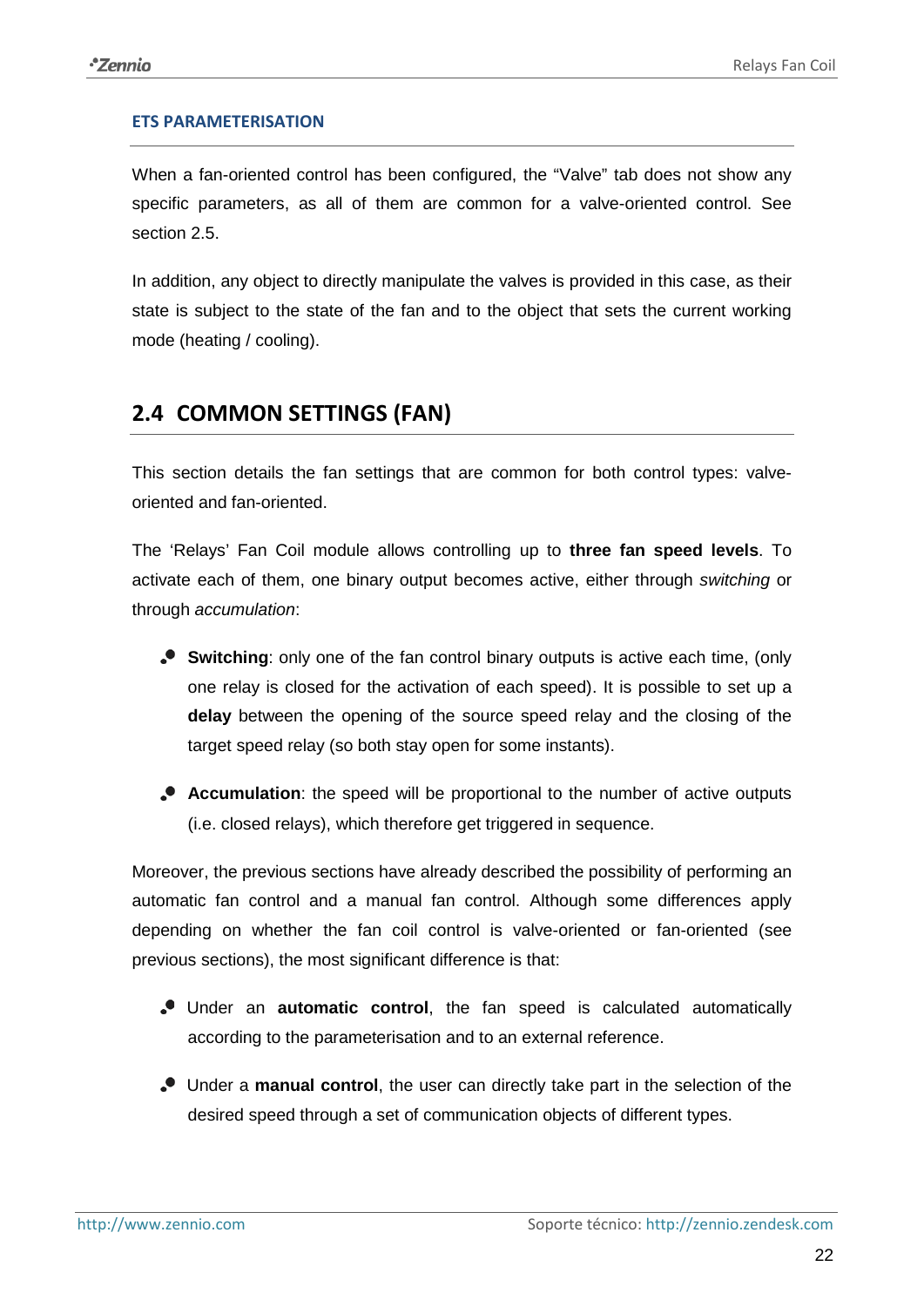When both control modes are allowed, an object is provided to switch from one mode to the other, although **the reception of a manual order** causes itself a switch to the manual control mode. Besides, it is possible to configure a time-out after which, if no additional manual orders have been received, the control will switch back to automatic.

Regarding the **manual control**, the communication objects that permit commuting the fan speed are of the following types, and are in any case conditioned by the number of fan speeds allowed (see section [2.1\)](#page-4-1):

- **One-bit objects (one per speed)**, which activate a particular speed level on the reception of the value "1".
- **Step-control objects**: one-bit objects for increasing or decreasing the speed level sequentially, either **cyclically** (a further step once reaching the maximum level activates the minimum level again) or not.



**Figure 12.** Non-cyclical fan step control.



**Figure 13.** Cyclical fan step control.

The above sequence can incorporate an additional state: **the automatic speed mode,** which allows the automatic pass to automatic control. The following options are possible:

- Non-cyclical control:
	- Activate automatic speed mode if, being the fan off, a request to increase the speed is received.
	- Activate automatic speed mode if, being the fan at the máximum speed level, a request to increase the speed level is received.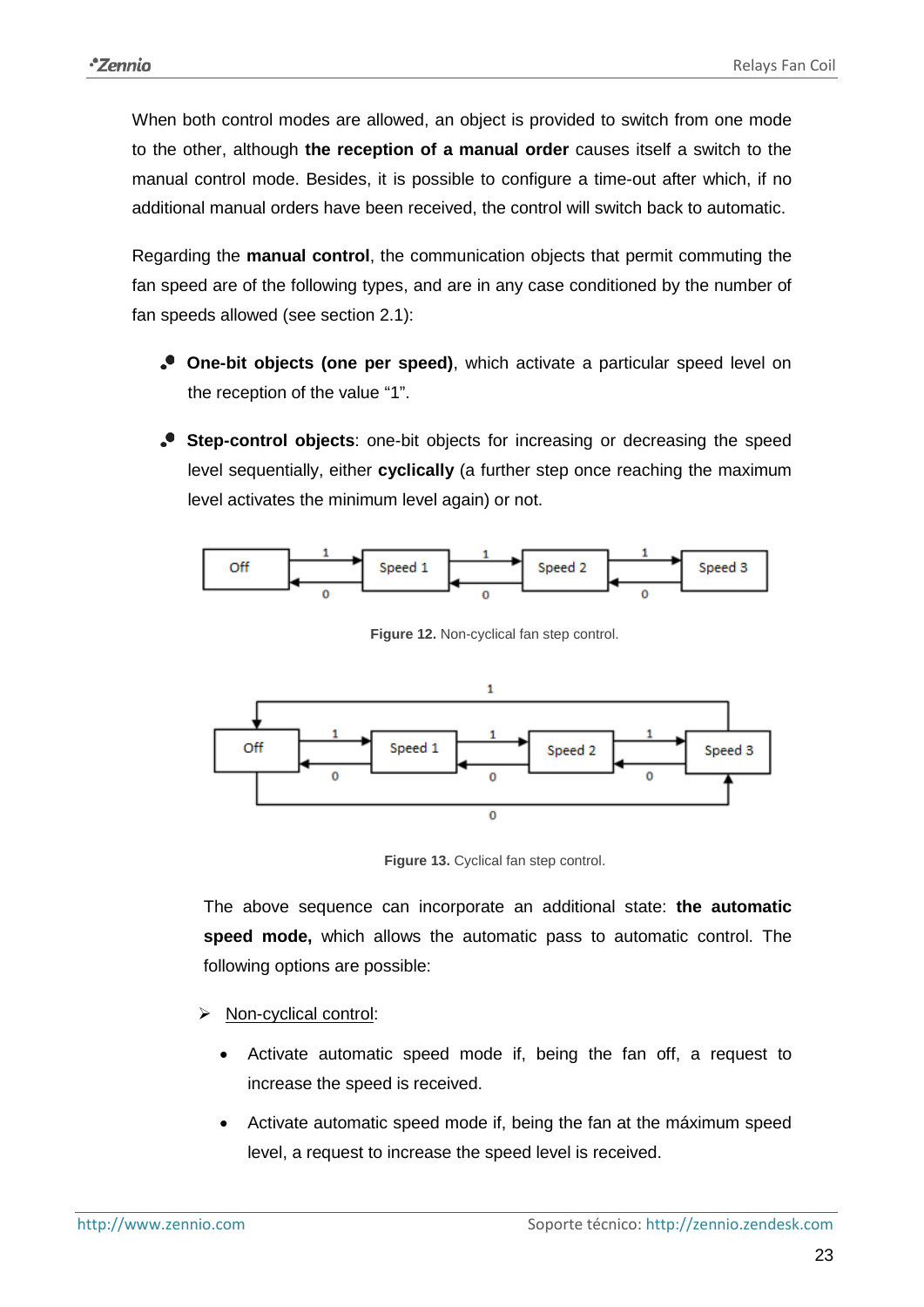- Activate the automatic speed mode in any of the above two.
- $\triangleright$  Cyclical control: the automatic speed will be an intermediate state between the two ends of the sequence.
- **One-byte enumerated object**: the speed switch will take place upon the arrival of the proper integer value (0, 1, 2, 3).
- **Percentage object**: the speed switch will take place upon the arrival of the proper percentage value; according to the KNX standard (see [Table 2\)](#page-23-0).

| <b>Available speeds</b> | <b>Speed</b> | <b>Percentage</b> |
|-------------------------|--------------|-------------------|
| One speed               |              | $0\%$             |
|                         |              | $1\% - 100\%$     |
|                         |              | $0\%$             |
| <b>Two speeds</b>       |              | $0.4\% - 50.2\%$  |
|                         | 2            | $50.4\% - 100\%$  |
|                         |              | $0\%$             |
| Three speeds            |              | $0.4\% - 33.3\%$  |
|                         | 2            | $33.7\% - 66.6\%$ |
|                         | З            | 67% - 100%        |

**Table 2.** Manual control through the percentage object

<span id="page-23-0"></span>For all the aforementioned objects (with the exception of the step-control object) **an analogous status object** is available, making it possible to request the current fan speed at any time, even during the automatic control.

On the other hand, it is possible to **delay the activation and deactivation of the fan** after an action over the valve (for either the Heating or the Cooling modes):

- Under a **valve-oriented control**, this delay will be applied to the automatic switch-on / switch-off of the fan when the valve is opened or closed.
- Under a **fan-oriented control**, this delay will be applied to the switch-on of the fan when such order is received being the fan off and the valve closed (this will imply that the valve opens), as well as to the switch-off of the fan when such order is received being the fan on and the valve open fan (this will imply that the valve closes).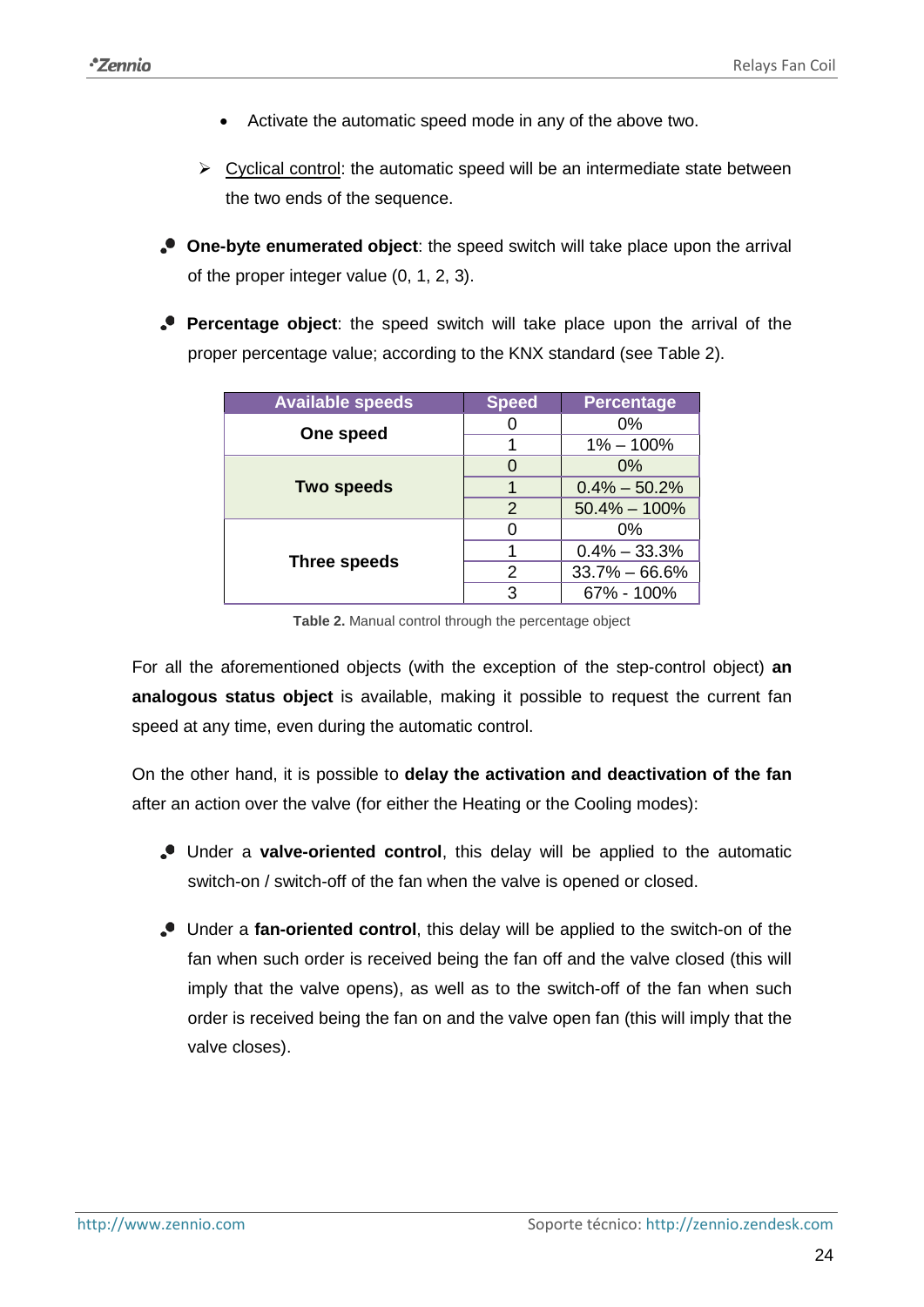*Example: delay in the activation / deactivation.*

*Given a valve-oriented control with a delay of two minutes for the activation of the fan and of ten minutes for the deactivation, and assuming an automatic fan control, a PWM value of 50% is received.*

- °. *On the arrival of the order, the valve will open immediately.*
- $\cdot$ *Two minutes later, the fan turns on at the speed that may correspond to the parameterisation.*
- $\cdot$ *After half of the PWM cycle, the valve closes.*
- °. *Ten minutes later, the fan turns off.*

Finally, either under a valve-oriented control or a fan-oriented control, a **fan engine starting characteristic** may be configured, which is useful for some engines that require an extra amount of current in comparison to that required in normal operation. Thus, during the start-up, some engines need to step through a higher speed level (e.g. 2 or 3) for some time before they switch to lower speeds

#### **ETS PARAMETERISATION**

The following parameters can be found in the "Fan" tab either under a valve-oriented control and under a fan-oriented control (please refer to sections [2.2](#page-8-0) and [2.32.3](#page-16-0) for the specific parameters of each case).

**Relay Management Type**: "Switching (only 1 relay on for each speed)" or "Accumulation (multiple relays on)".

If set to "Switching", an additional parameter ("**Delay between Fan Speed Switching**") is shown to let the integrator configure a delay (3 to 100 tenths of a second) since the source valve opens and the target valve closes, thus making both valves remain open during the delay configured.

**Delays for Fan Activation / Deactivation**: enables / disables an additional parameter tab named "**Delays**", which contains the following parameters: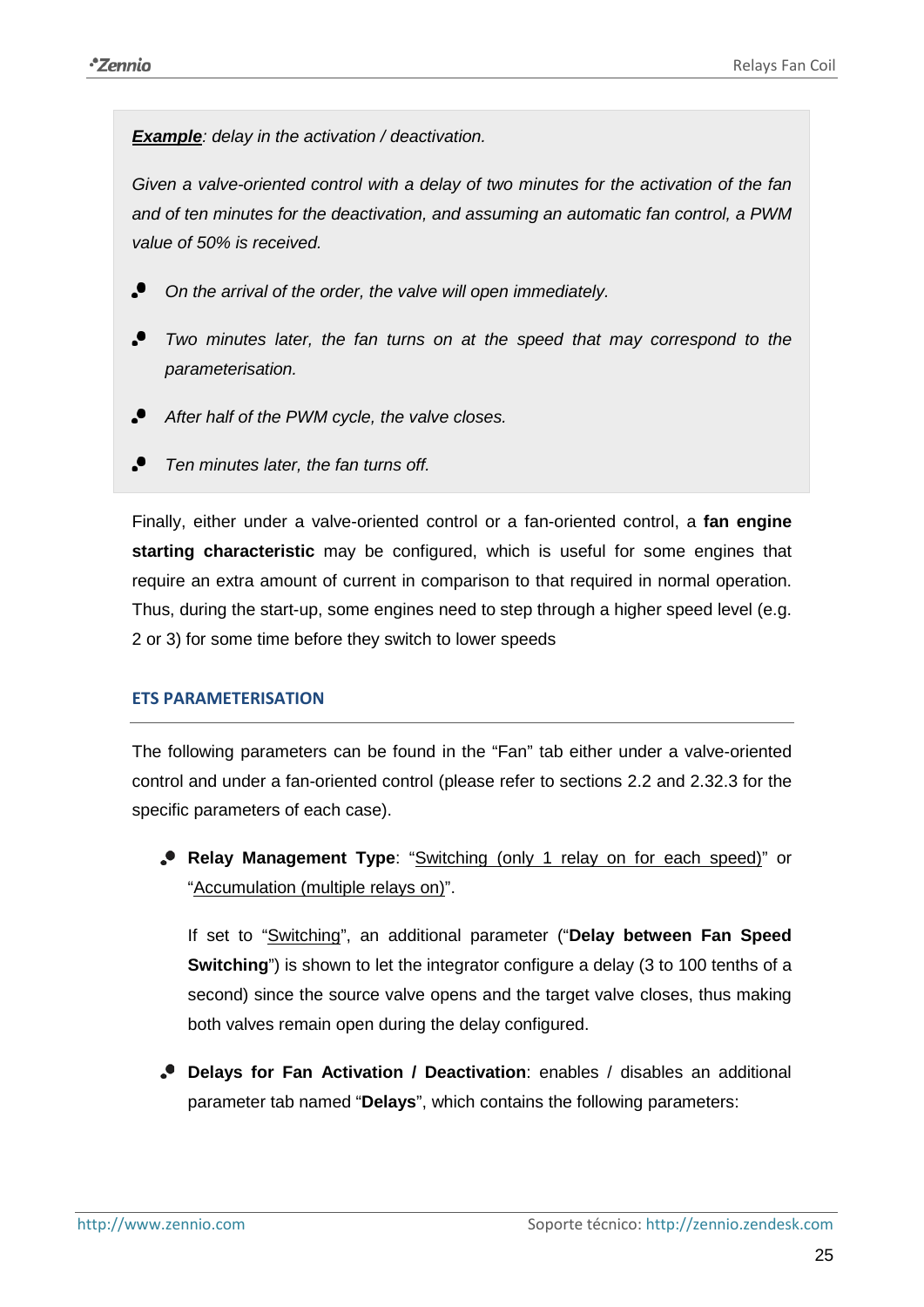| COOLING                                                           |        |
|-------------------------------------------------------------------|--------|
| Delay for Fan Activation when Valve Opens                         | 0      |
| $(0 = No$ Delay)                                                  |        |
|                                                                   | s<br>▼ |
| Delay for Fan Deactivation when Valve<br>Closes ( $0 = No$ Delay) | ۰<br>0 |
|                                                                   | s      |
|                                                                   |        |
| <b>HEATING</b>                                                    |        |
| Delay for Fan Activation when Valve Opens<br>$(0 = No$ Delay)     | 0      |
|                                                                   | s      |
|                                                                   |        |
| Delay for Fan Deactivation when Valve<br>Closes (0 = No Delay)    | ۸<br>0 |
|                                                                   |        |
|                                                                   | 5      |

**Figure 14.** Parameters in "Delays" tab.

- **Delay for Fan Activation when Valve Opens**: sets the amount of time (0 to 3600 seconds, or 0 to 1440 minutes, or 0 to 24 hours) the fan will delay its switch-on after the valve is opened.
- **Delay for Fan Deactivation when Valve Closes**: sets the amount of time (0 to 3600 seconds, or 0 to 1440 minutes, or 0 to 24 hours) the fan will delay its switch-off after the valve is closed.

The above two parameters should be configured for **Heating**, for **Cooling** or for both, depending on the configuration made so far.

**Starting Characteristic of Fan**: enables / disables an additional parameter tab named "**Starting Characteristic**", which contains the following parameters:

| Starting Fan Speed at Switch On               |  |
|-----------------------------------------------|--|
| Minimum Dwell Period in Starting Fan<br>Speed |  |

**Figure 15.** Parameters in "Starting Characteristic" tab.

**Example 5 Starting Fan Speed at Switch On:** sets the fan speed level ("1", "2" or "3") the fan engine should adopt when it starts up, before being able to adopt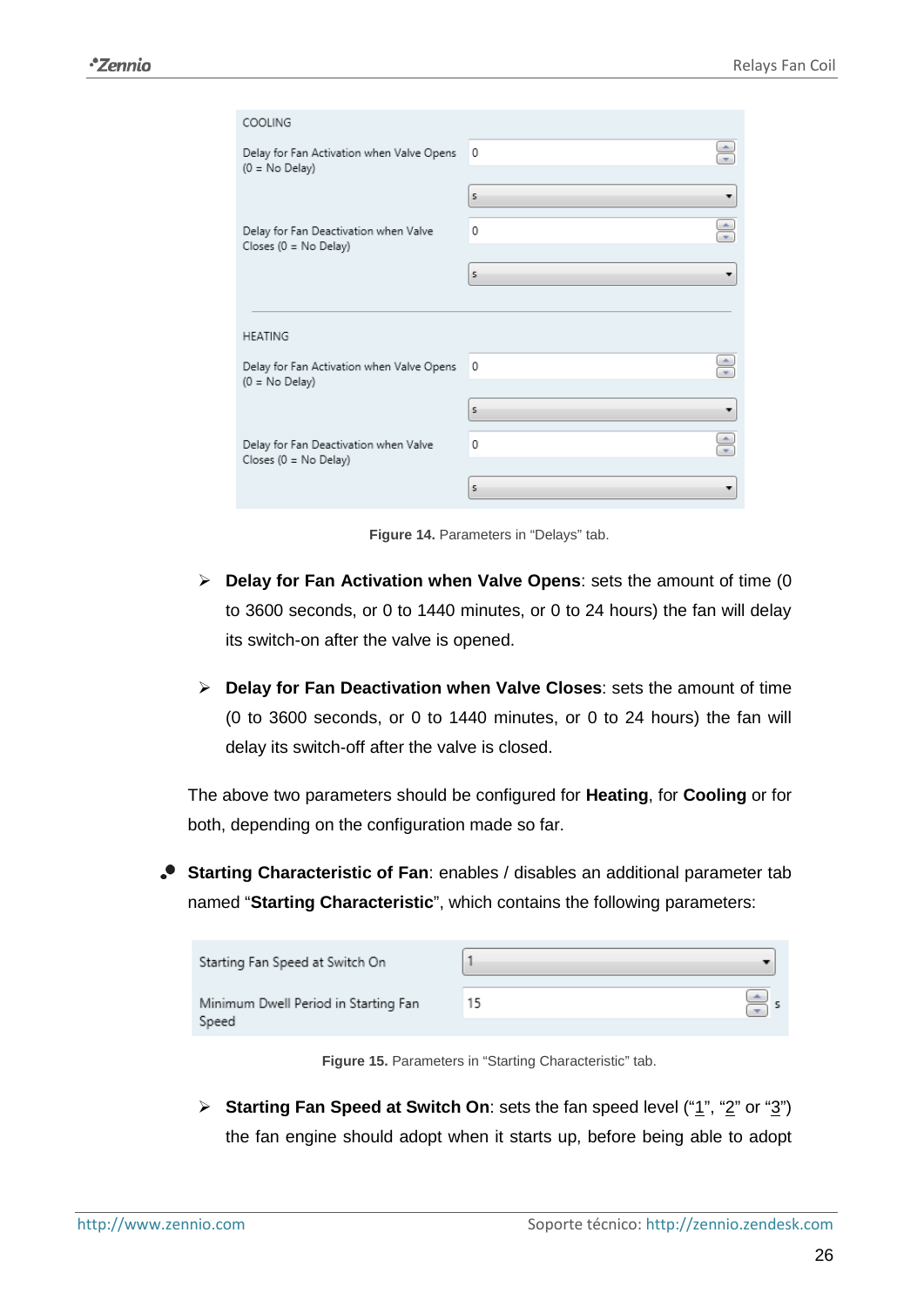lower speeds. Note that the available options depend on the number of fan speed levels enabled in the "Configuration" tab (see section [2.1\)](#page-4-1).

- **Minimum Dwell Period in Starting Fan Speed**: sets the time (1 to 250 seconds) the fan engine should remain at the above speed when it starts up.
- **Status Objects**: enables / disables an additional parameter tab named "**Status Objects**", which permits enabling different fan status objects:

| Individual Speed Objects (1 bit) |    |
|----------------------------------|----|
| Enumeration Object (1 byte)      | IJ |
| Percentaje Object (1 byte)       |    |

**Figure 16.** Parameters in the "Status Objects" tab.

- **Individual Speed Objects (1 bit)**: enables/disables the "**[FCn] Fan: Speed x (Status)**" binary objects, where "**x**" runs from 0 to 3. These objects throw the value "1" when the speed level they refer to is active, and "0" when not.
- **Enumeration Object (1 byte)**: enables/disables the "**[FCn] Fan: Enumation Speed (Status)**" one-byte object, which will throw values from 0 to 3 according to the current fan speed.
- **Percentage Object (1 byte)**: enables/disables the "**[FCn] Fan: Percentage Speed (Status)**" one-byte object, which will throw values from 0% to 100% according to the current fan speed and according to the KNX standard (see [Table 2\)](#page-23-0).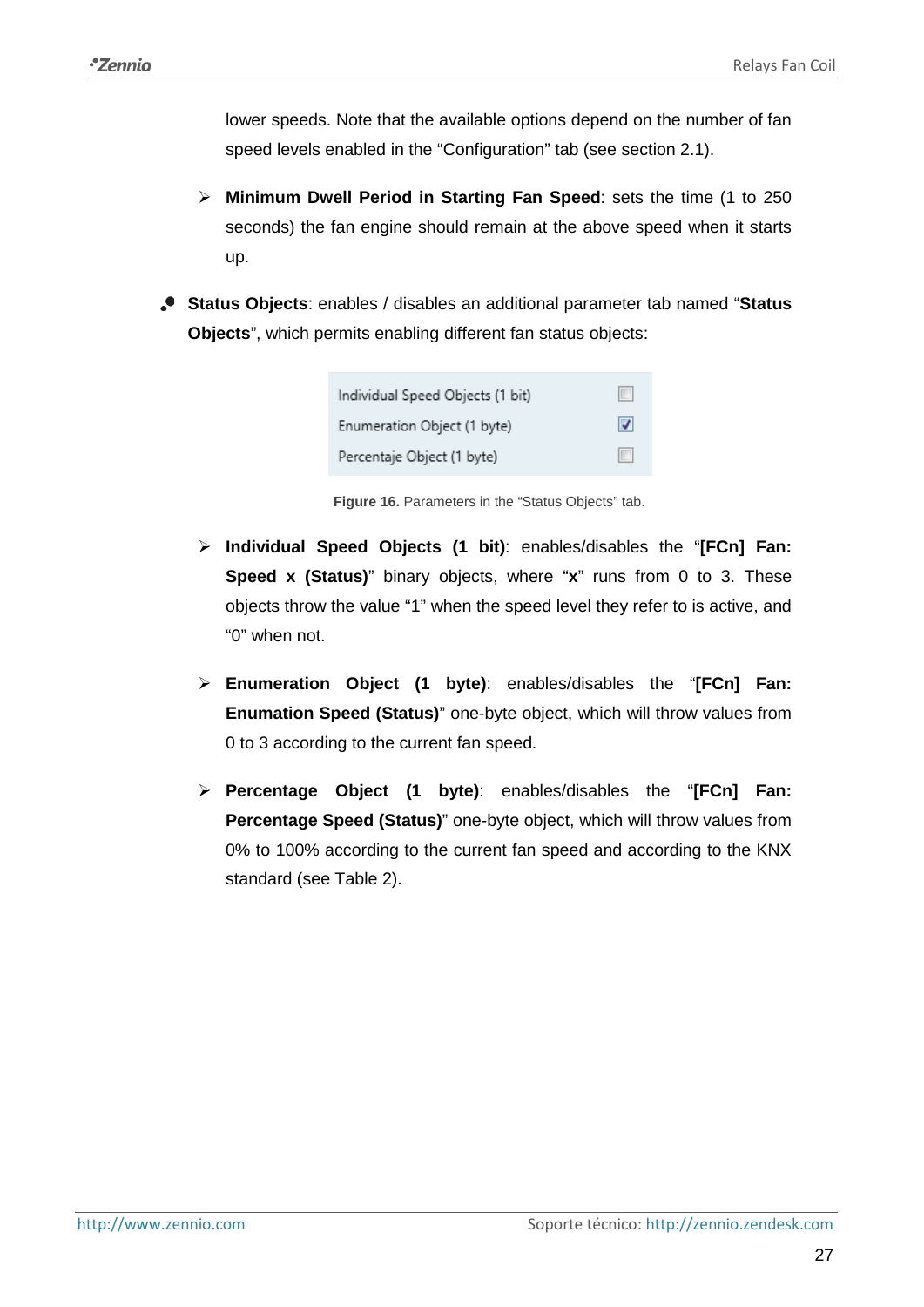# <span id="page-27-0"></span>**2.5 COMMON SETTINGS (VALVE)**

This section details the valve settings that are common for both control types: valveoriented and fan-oriented.

On the first hand, it is necessary to set the **value that defines the open state** of the valve, i.e., whether it is the value "0" or the value "1" the one to be interpreted as "open valve" in the objects related to the valve (PWM control, status, etc.).

Equally, it is possible to parameterise a **minimum time lapse between successive valve switches**, which may help to prevent damage due to quick and successive commutations of the valve. It is important to configure this time with caution, as it may improperly delay the operation of the valve, for example if configuring, under a valveoriented control driven by a continuous PI signal, a cycle time (see section [2.2.2\)](#page-13-0) lower than this minimum time.

It is also possible to set up a **delay over the mode switches** (Cooling / Heating), provided that both modes are available (see section [2.1\)](#page-4-1). This allows delaying (always) the actual opening of the valve of the target mode since the reception of the mode switch order, so that:

- In a **four-pipe** fan coil, it is possible to assure that the two valves do not remain open at the same time when closely-spaced mode switch orders are received.
- In a **two-pipe** fan coil, it is possible to assure that the valve does remain closed before opening again when closely-spaced mode switch orders are received. In this case, the actual delay may be increased if a minimum time lapse between successive valve switches has been configured.

Finally, the configuration of the valve allows **enabling an automatic anti-seize protection function** (independent for each valve), which prevents the valves from remaining at a still position, open or closed, for more time than configured. To that end, it is necessary to configure an **anti-seize period** and an **execution time** (length of the anti-seize function). Every time the anti-seize period expires, the valve will automatically switch to the inverse position, remaining at it until the execution time ends – after that, the valve will recover the previous state.

To minimise the **undesirable effects** that the anti-seize protection may cause (e.g., opening the heating valve in summer, opening the cooling valve in winter, or closing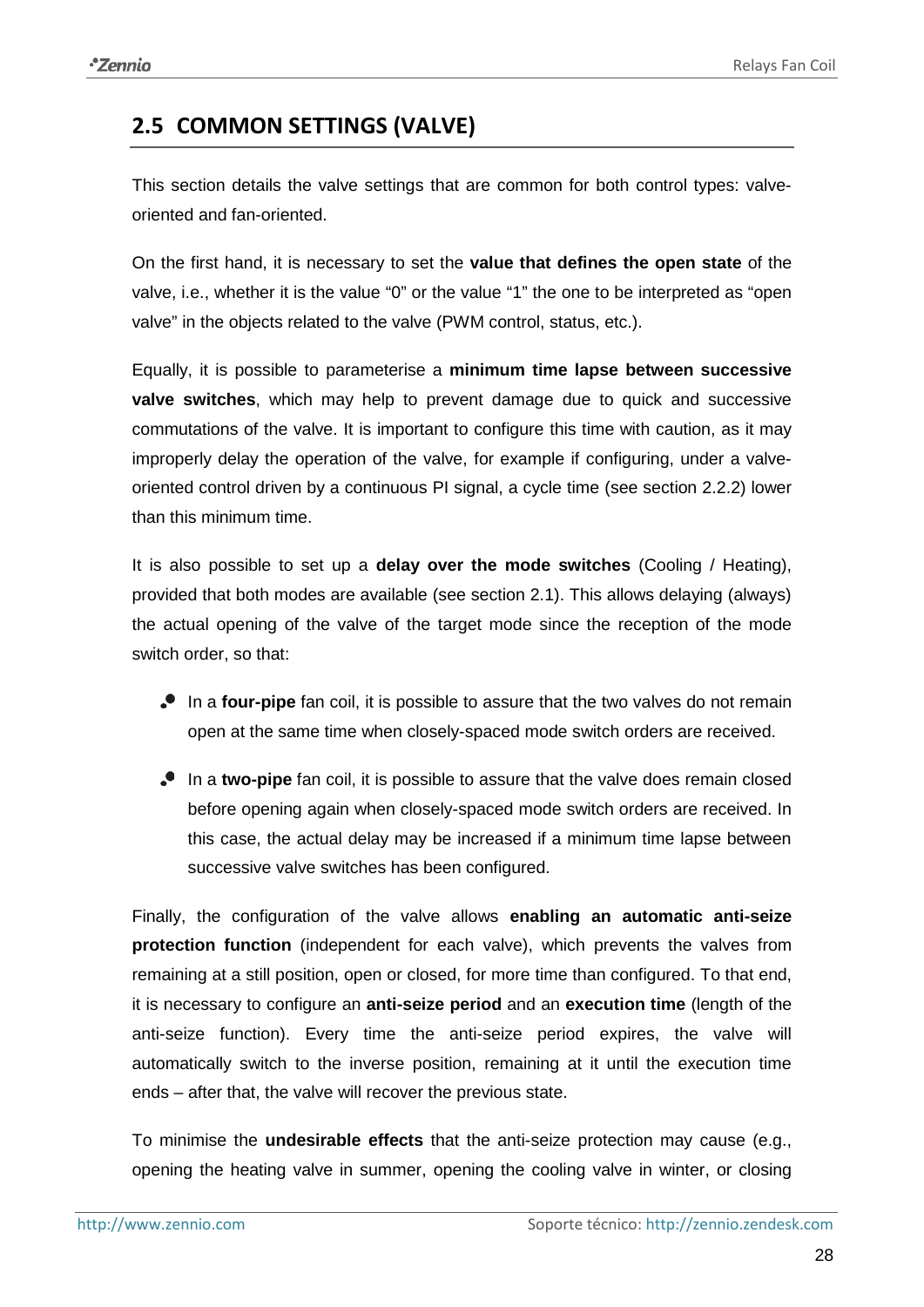the heating valve in winter), the fan will turn off during the execution of the anti-seize protection, except in case it makes the heating valve open - in such case, the desired fan speed will be configurable.

#### **Notes**:

- *Both the valve and the fan will recover their previous states after the execution time unless control orders or mode change orders are received during the execution – in such case they will be applied upon completion of the anti-seize function. Due to this circumstance, as soon as the orders are received the device will respond with the current state, to make it evident that they have not been executed for the moment.*
- *The anti-seize period count is independent for each valve, although only one period is configured per fan coil (no matter if it consists of two or four pipes), being therefore possible that more than one valve adopts the anti-seize state in case they have remained still for the same amount of time and have been configured the same periods. Nevertheless, all valves that are not executing the anti-seize function will maintain their states.*
- *The anti-seize period count is restarted every time the valve performs an opening or closing action. This count may result delayed in the case of temporary KNX bus voltage failures, although it will be independent of the on / off state of the fan coil module.*

#### **ETS PARAMETERISATION**

The following parameters can be found in the "Valve" tab (or "Valves", if the fan coil consists of four pipes) either under a valve-oriented control and under a fan-oriented control (please refer to sections [2.2](#page-8-0) and [2.3](#page-16-0) for the specific parameters of each case).

- **Value for Open Valve**: "1" or "0".
- **Minimum Time Between Valve Switches**: either 0 to 3600 seconds, or 0 to 1440 minutes, or 0 a 24 hours.
- **Minimum Delay for Mode Change** (only if Cooling and Heating are available): same range as the above parameter.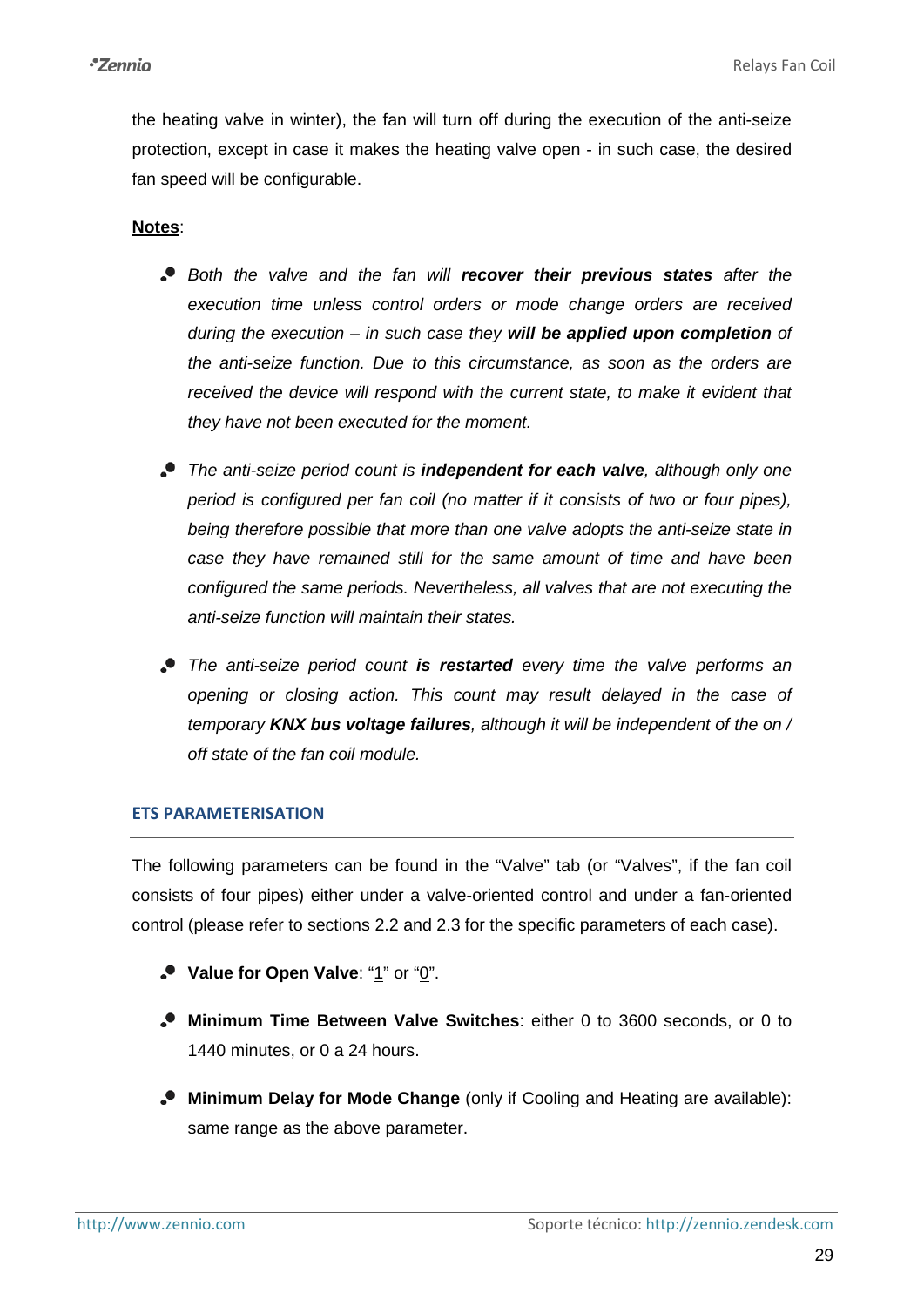- **Anti-Seize Protection:** enables or disables the valve anti-seize protection function, together with the objects "**[FCn] Cooling Valve: Anti-Seize Protection (Status)**" and "**[FCn] Heating Valve: Anti-Seize Protection (Status)**" (which will adopt the value "1" to indicate the function is running and the value "0" to indicate it is not) as well as the following additional parameters:
	- **Periodicity**: sets the maximum time the valve should remain at a still position (1 to 255 days).
	- **Duration**: sets the execution time, i.e., the time (1 to 255 minutes) the valve will remain the opposite position.
	- **Fan Speed when Heating Valve Opens**: sets the speed that will be adopted by the fan (depending on how many speeds have been configured in the General tab; see section [2.1\)](#page-4-1) while the heating valve remains open due to the execution of the anti-seize function.

**Important**: *speed 0 (fan off) is only recommended in case of evidence that the installation will not result damaged due to heat accumulation in case the heating valve needs to remain open during the anti-seize execution time configured*.

| Anti-Seize Protection              | √        |                      |
|------------------------------------|----------|----------------------|
| Periodicity                        |          | $\Rightarrow$ x1 day |
| Duration                           |          | $\Rightarrow$ x1 min |
| Fan Speed when Heating Valve Opens | $\theta$ |                      |

**Figure 17**. Anti-seize.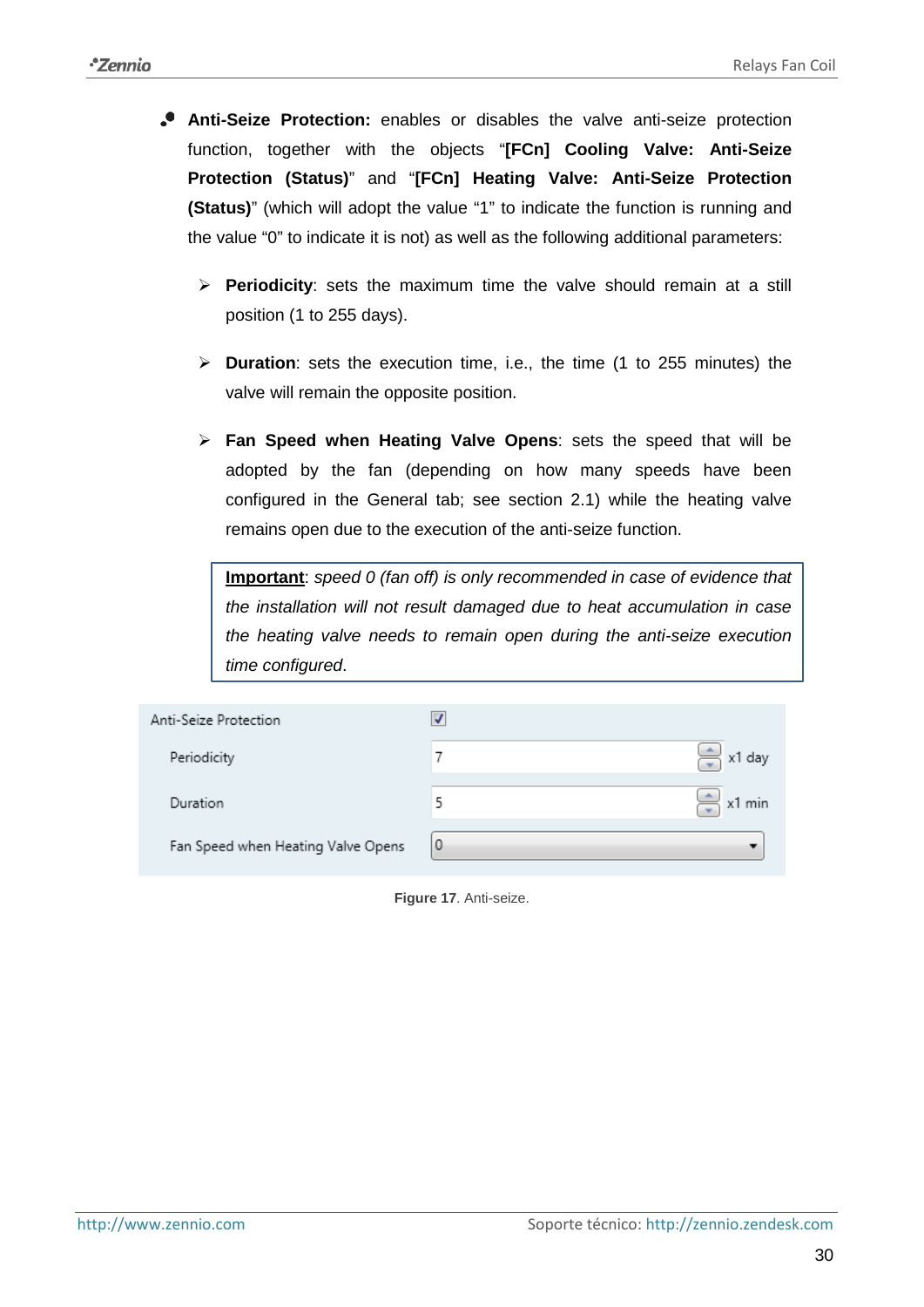## <span id="page-30-0"></span>**2.6 CYCLICAL MONITORING**

It is possible to perform a **cyclical monitoring** of the control orders that are received from the external device (e.g.: a thermostat) that controls the fan coil module, with the aim of detecting communication issues.

It is necessary to define a **cyclical monitoring period**, in other words, how frequently these orders are expected to arrive from the bus. If this period is exceeded with no orders received, a certain reaction will be performed and the error will be notified through a specific object.

The **reaction in case of failure** can consist in:

- $\triangleright$  Closing the valve and turning off the fan.
- $\triangleright$  Customising the fan state (and that of the valve, when applicable).
- $\triangleright$  Doing nothing.

The **notification object** will keep sending (every 15 minutes) the value "1" while the error persists, and will send the value "0" (only once) once solved, that is, once the external orders are resumed or when the module enters a state that deactivates the cyclical monitoring:

- $\triangleright$  The cyclical monitoring only takes place while the module has been turned on and the **anti-seize function** of the valve is not in execution (see section [2.5\)](#page-27-0).
- $\triangleright$  Under a fan-oriented control, the monitoring will take place unless the **manual control** mode of the fan is active.

**Note**: *under a valve-oriented control, the monitoring period must be at least equal or greater than the PWM control period*.

#### **ETS PARAMETERISATION**

After enabling the cyclical monitoring function from the "Configuration" tab (section [2.1\)](#page-4-1), the "Cyclical Monitoring" tab will be available, containing the following parameters.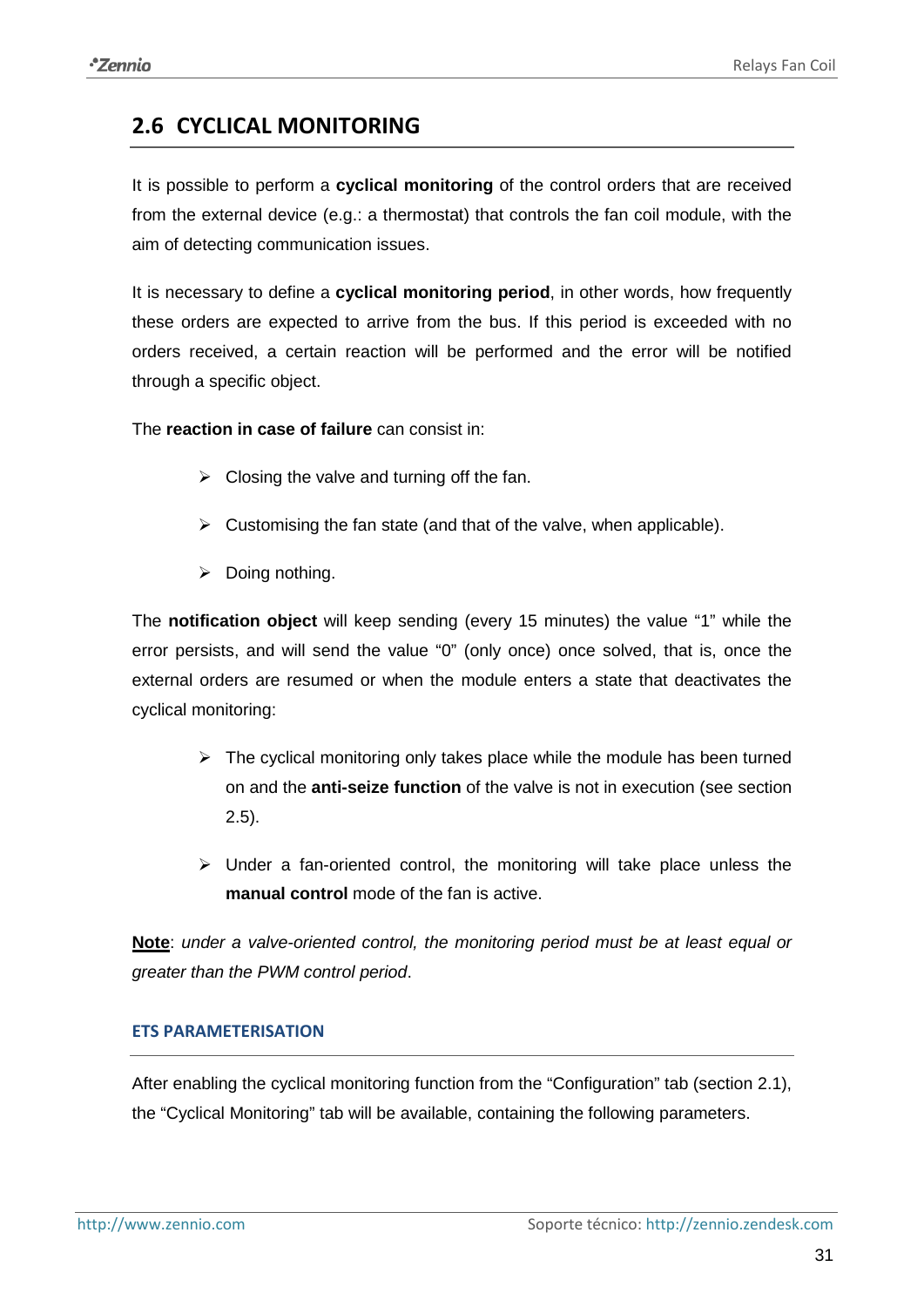- **Monitoring Interval**: either 10 to 3600 seconds, or 1 to 1440 minutes, or 1 a 24 hours.
- **Reaction after a Control Failure**: "Nothing", "Close Valve and Turn Off Fan" or "Custom". If the latter is selected, an additional parameter appears depending on the control type configured:
	- $\triangleright$  Under a valve-applied control, the parameters available are:
		- Valve State: sets the target valve state ("Open", "Closed" or "No change").

In case the valve state is set to "Open", the following parameter will also show:

- **Fan Speed**: sets the target fan speed (depending on the fan speeds available).
- Under a fan-applied control, the only parameter available is **Fan Speed**.

**Notify with a Communication Object**: enables the "**[FCn] Control Value Error**" binary object, which will send the value "1" every 15 minutes in case of a communication error, and the value "0" (only once) once the error is over.

| Monitoring Interval                                           | ÷<br>30  |  |  |
|---------------------------------------------------------------|----------|--|--|
|                                                               | min      |  |  |
| Reaction after a Control Failure                              | Custom   |  |  |
| Fan Speed                                                     | $\Omega$ |  |  |
| Notify with a Communication Object<br>"Control Value - Error" |          |  |  |

**Figura 18.** Cyclical Monitoring.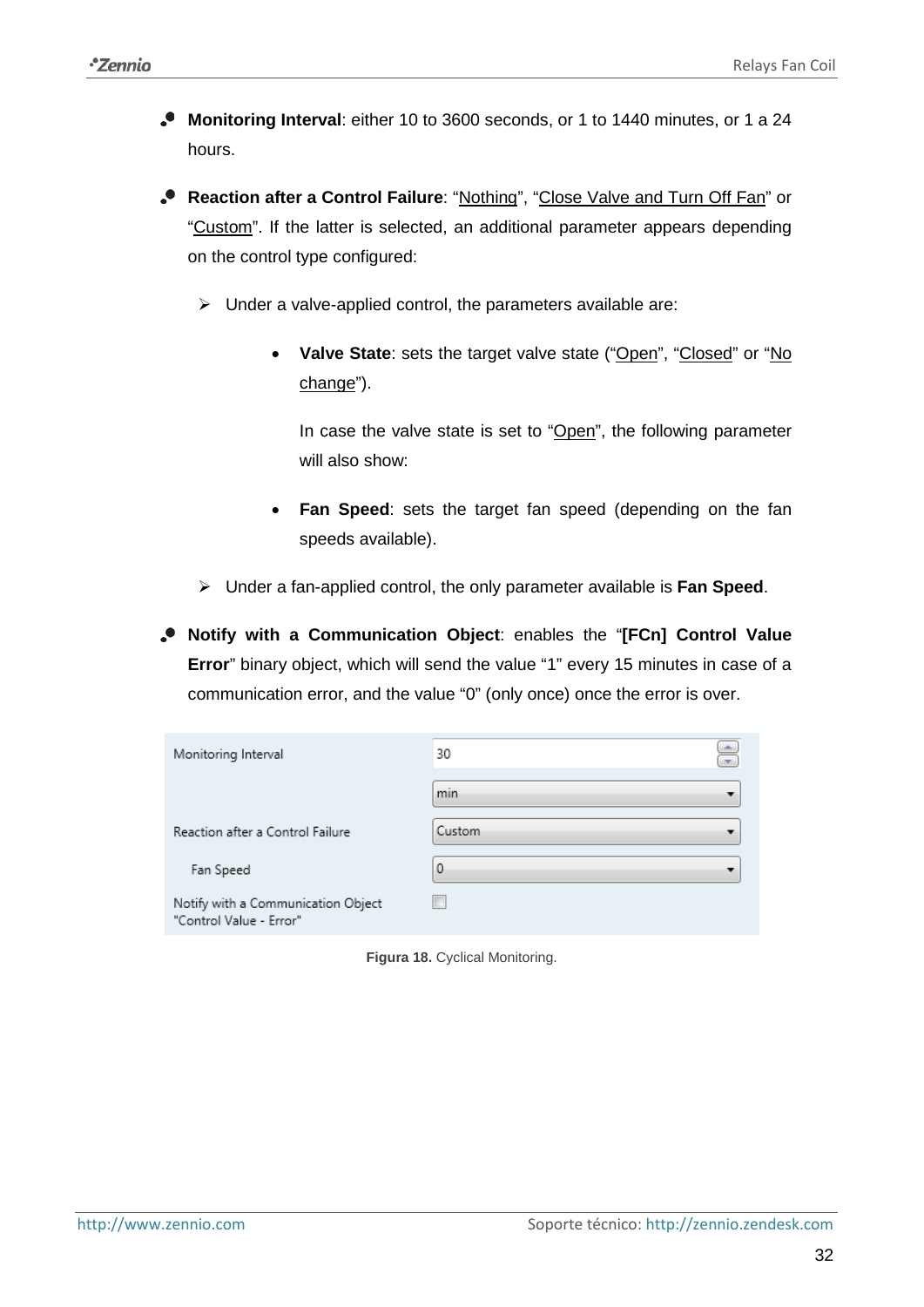### <span id="page-32-0"></span>**2.7 SCENES**

It is possible to define up to **four scenes** so that, when the corresponding value is received from the bus, the module adopts a certain state, which must be defined in terms of the following:

- On / Off state of the module.
- Under a **valve-oriented control**:
	- If only the **automatic** fan control has been parameterised, it will not be possible to change the fan speed through scenes.
	- $\triangleright$  If only the **manual** fan control has been parameterised, it will be possible to select a specific speed for the fan or leave it as is.
	- If both **automatic and manual** fan controls have been parameterised, it will be possible to switch to any of them (and to select a specific fan speed, in case of switching to manual), or leave the fan as is.
- Under a **fan-oriented control**:
	- If the **manual fan control has been disabled** in parameters, it will not be possible to change the fan speed through scenes.
	- $\triangleright$  If the **manual fan control has been enabled** in parameters, it will be possible to switch to the manual or the automatic modes, and to select a specific fan speed in case of switching to manual.

**Note**: *the configuration of parameters Behaviour for a Continuous Control Order PI < Threshold 1 (section [2.3.1.2\)](#page-18-0) and Automatic Air Recirculation in Cooling Mode (section [2.1\)](#page-4-1) will be taken into account. See* [ANNEX I. Automatic Air Recirculation.](#page-37-0)

It is important to bear in mind that executing a scene is equivalent to sending the analogous orders to the corresponding objects. Therefore, the result will depend on the initial state of the fan coil module when the scene is executed.

For example, if a manual speed selection order is received during the anti-seize protection process of the valve, the order will be buffered and executed after the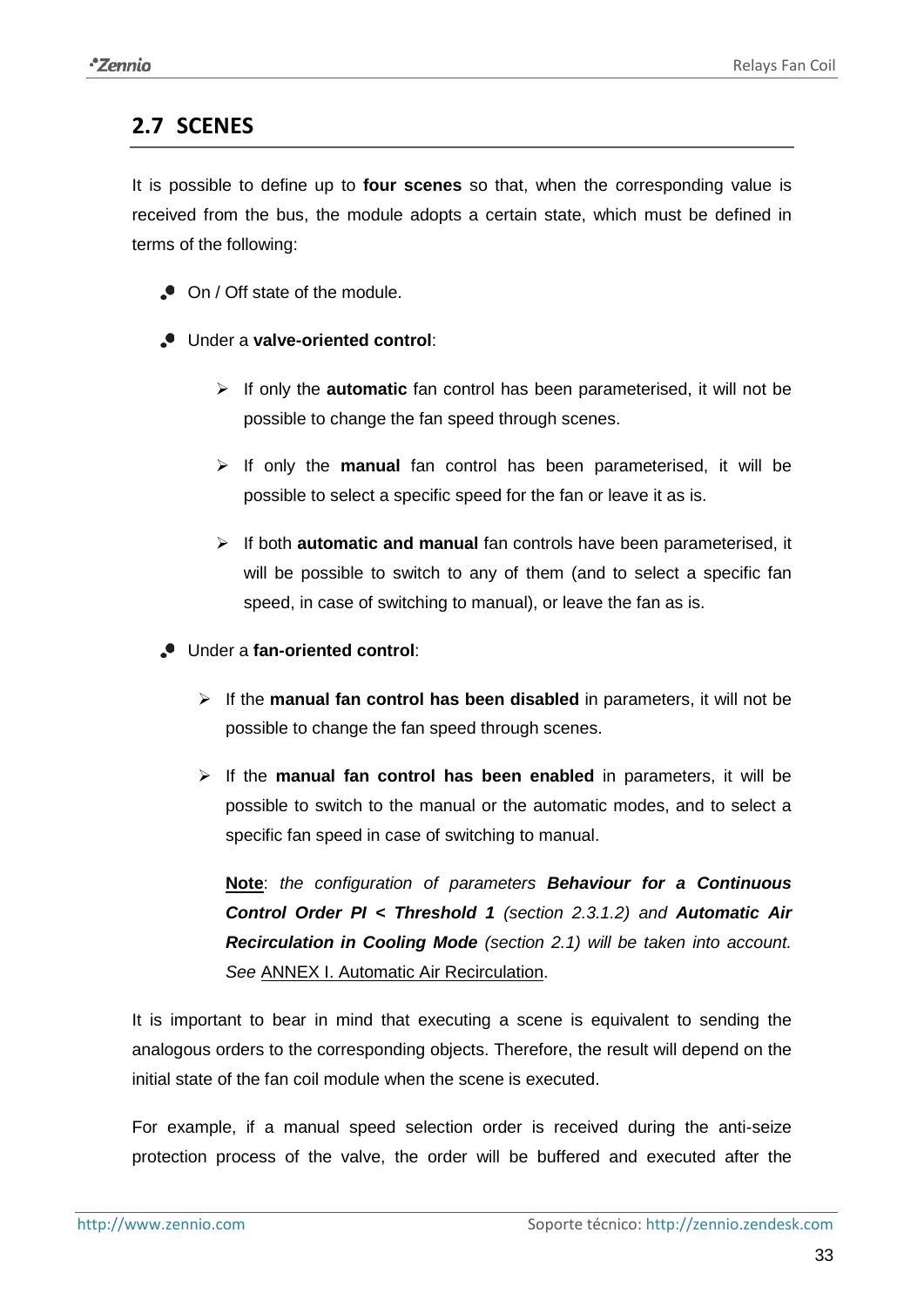completion of the anti-seize function, as it would happen in case of receiving the request through the analogous communication object.

On the other hand, if the scene in execution implies turning the fan coil module off, the response will be immediate, and the anti-seize protection process will be aborted.

This module permits the **scene recording**, although it will not be possible to record any states that, for the current configuration and according to the above explanations, may not be available for configuration in ETS during the scene parameterisation (e.g., the fan speed if only the manual fan control is available). States configured not to change in the original scene parameterisation will not be recorded, either.

#### **ETS PARAMETERISATION**

Once Scenes has been enabled from the "Configuration" tab (see section [2.1\)](#page-4-1), a new tab named "Scenes" is added to the tab tree on the left, containing the following options:

| Scene 1        | V             |
|----------------|---------------|
| Scene Number   | $\Rightarrow$ |
| Fan Coil State | On            |
| Fan Control    | Manual        |
| Fan Speed      | 0             |



- **Scene "n"**: enables or disables scene "n", which should be then configured through the following additional parameters:
	- **Scene number**: sets the value (1-64) that, when received through object "**[Fan coil] Scenes**", will trigger the adoption of the configuration defined next.
	- **Fan Coil State**: may be set to "On" or "Off".

The following parameters only apply if Fan Coil State has been set to "On":

 **Fan Control** (only available if both, the automatic fan control and the manual fan control have been enabled; see section [2.2.1\)](#page-8-1): may be set to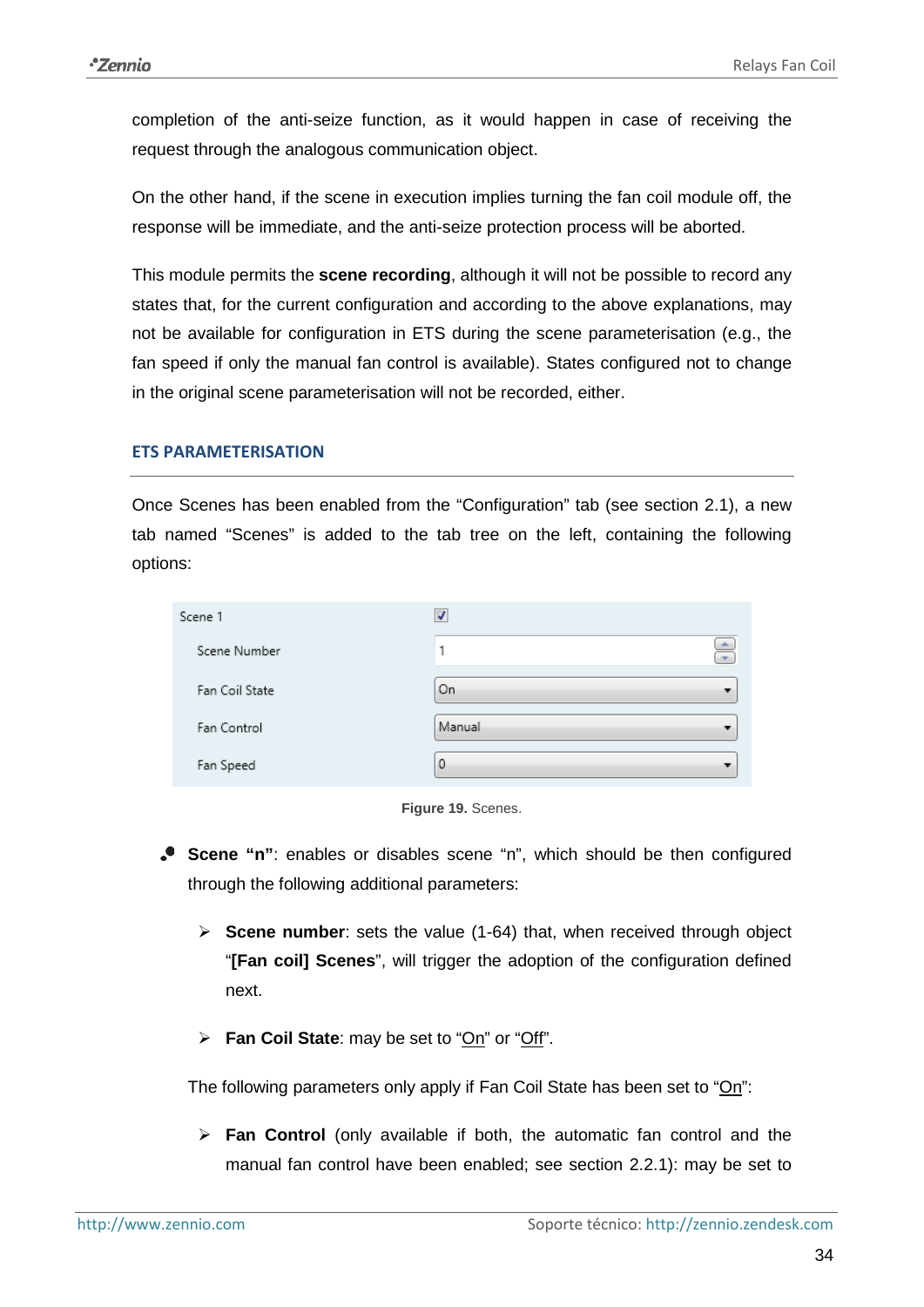"Automatic" or "Manual".

<span id="page-34-0"></span> **Fan Speed** (only available if the above parameter has been set to "Manual", or if only the manual fan control is available): may be set to "0", " $1$ ", " $2$ " o " $3$ ", assuming that all of them are available.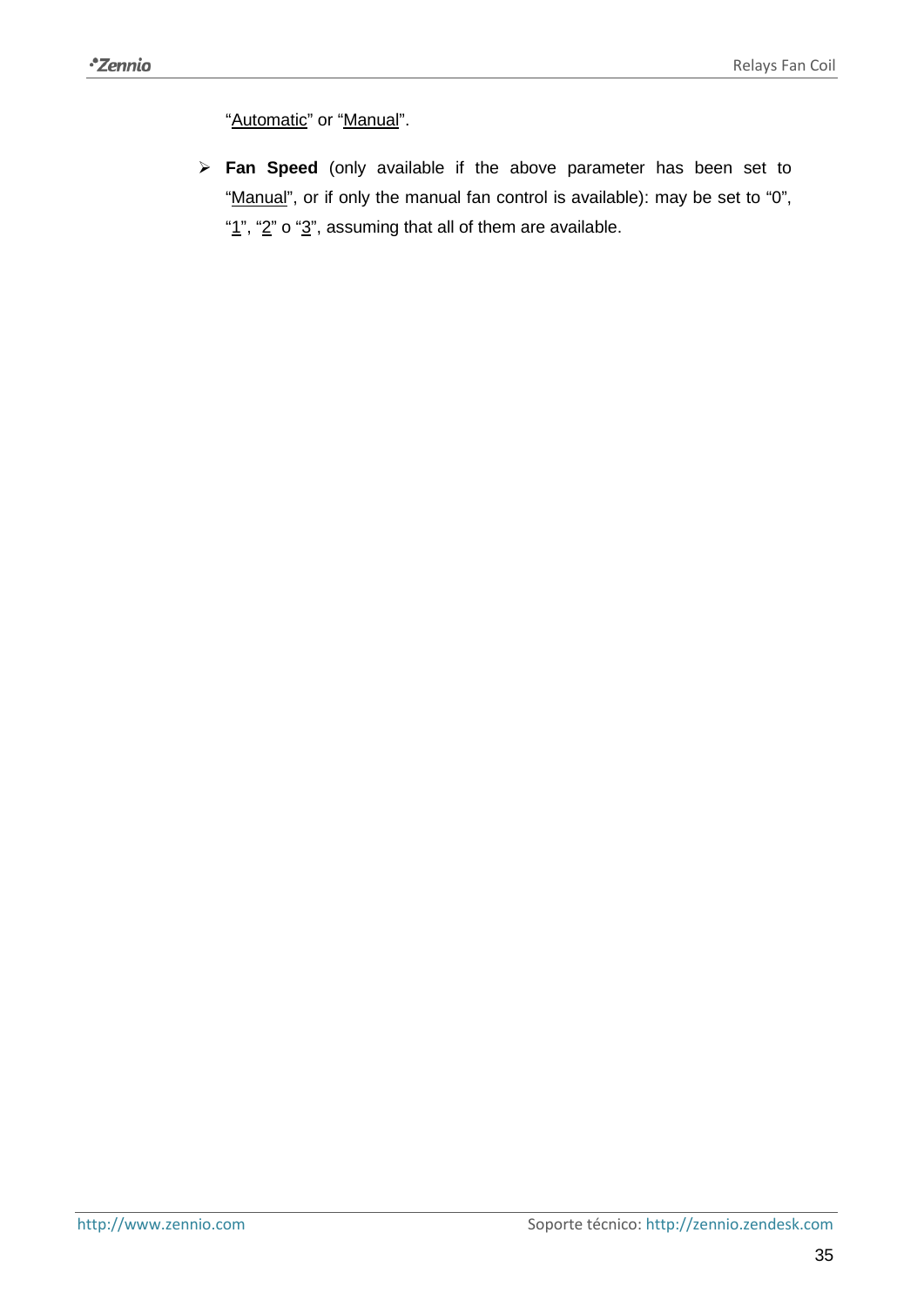### <span id="page-35-0"></span>**2.8 INITIALISATION**

Regarding the initialisation of the fan coil module after a download from ETS or a bus failure, it is possible to choose between a custom configuration and the default one.

For a custom initialisation, it is necessary to define the following:

- **The initial state**, which may be off, or the previous one (after a download, it will be always off).
- **Whether to send the status objects to the bus**, so other devices in the installation get updated.

Any subset of the following objects can be sent (supposing that the functionality they refer to has been enabled in the configuration):

- $\triangleright$  On/Off.
- $\triangleright$  Mode (Heating / Cooling).
- $\triangleright$  Fan Speed (all enabled objects will be sent).
- Fan Control Mode (Automatic / Manual).
- $\triangleright$  State of the Valves (Closed / Open).
- ▶ Anti-Seize Protection State (Active / Not Active).
- $\triangleright$  Control Input Failure.

It is also possible to define a **delay** for this sending.

In the default initialisation no objects are sent, and the module will recover the previous state (off, after a download).

#### **ETS PARAMETERISATION**

If the option to customise the initialisation has been selected in the "Configuration" tab (section [2.1\)](#page-4-1), the tab tree will include a new tab named "Initialization", which will contain the following parameters:

**Initial State**: "Previous" or "Off".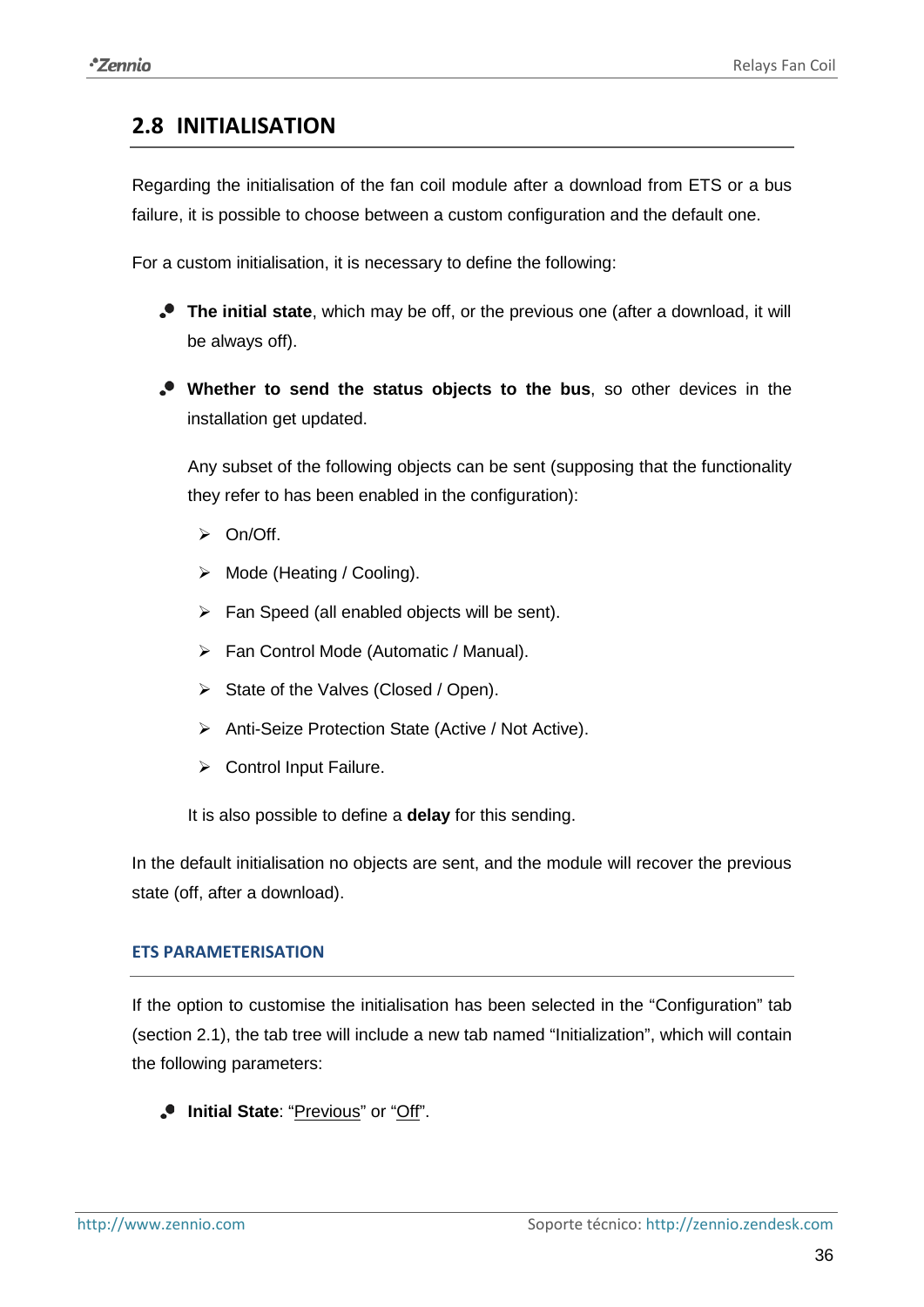- **Send Status Objects**: if activated, several checkboxes will show up to select the specific objects to be sent, as well as the following parameter:
	- **Delay**: sets the delay, since the start-up of the device, after which the objects will be sent (0 to 600 seconds).

| Initial Status                          | Previous |
|-----------------------------------------|----------|
| Send Status Objects                     | √        |
| On/Off                                  |          |
| Mode (Heating/Cooling)                  | П        |
| Fan Speed                               | $\Box$   |
| Fan Mode (Automatic/Manual)             | $\Box$   |
| Valve (Closed/Opened)                   | П        |
| Anti-Seize Protection (Active/Inactive) | $\Box$   |
| Control Input Failure                   | П        |
| Delay (0 = No Delay)                    | 0<br>s   |

**Figura 20.** Initialisation.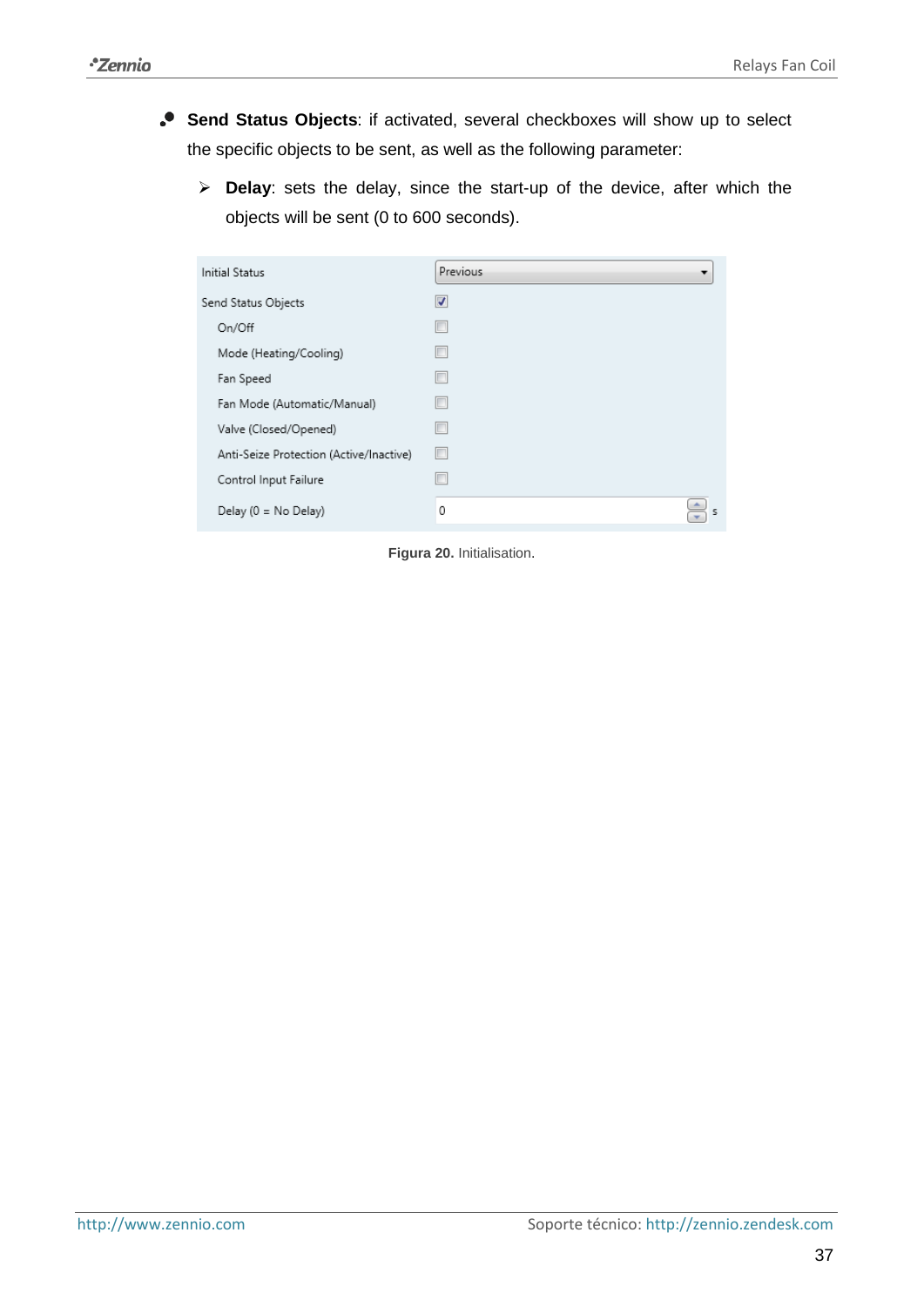# **ANNEX I. AUTOMATIC AIR RECIRCULATION**

The table below remarks the specific effects of having the Automatic Air Recirculation function enabled or not in different situations.

<span id="page-37-0"></span>

| <b>Control Type</b>                                                                                                   | <b>Speed Control</b> | <b>Automatic Air Recirculation</b> | <b>Current Mode</b>                                | <b>Consequences</b>                                                        |
|-----------------------------------------------------------------------------------------------------------------------|----------------------|------------------------------------|----------------------------------------------------|----------------------------------------------------------------------------|
|                                                                                                                       |                      | Enabled                            | Heating                                            | <b>Fan</b> = off $\leftrightarrow$ valve = closed.                         |
|                                                                                                                       | <b>Automatic</b>     |                                    | Cooling                                            | <b>Valve</b> = closed $\rightarrow$ fan = speed 1.                         |
| <b>Fan-oriented</b><br>(The automatic air<br>recirculation affects<br>both the fan and the<br>valve)<br><b>Manual</b> | <b>Disabled</b>      | Heating                            | <b>Fan</b> = off $\leftrightarrow$ valve = closed. |                                                                            |
|                                                                                                                       |                      |                                    | Cooling                                            | <b>Fan</b> = off $\leftrightarrow$ valve = closed.                         |
|                                                                                                                       |                      | Enabled                            | Heating                                            | Manual control (subject to parameter<br>Behaviour for a PI < Threshold 1). |
|                                                                                                                       |                      |                                    | Cooling                                            | If valve = closed, then $fan = manual$ .                                   |
|                                                                                                                       |                      | <b>Disabled</b>                    | Heating                                            | Manual control (subject to parameter<br>Behaviour for a PI < Threshold 1). |
|                                                                                                                       |                      |                                    | Cooling                                            | Manual control (subject to parameter<br>Behaviour for a PI < Threshold 1). |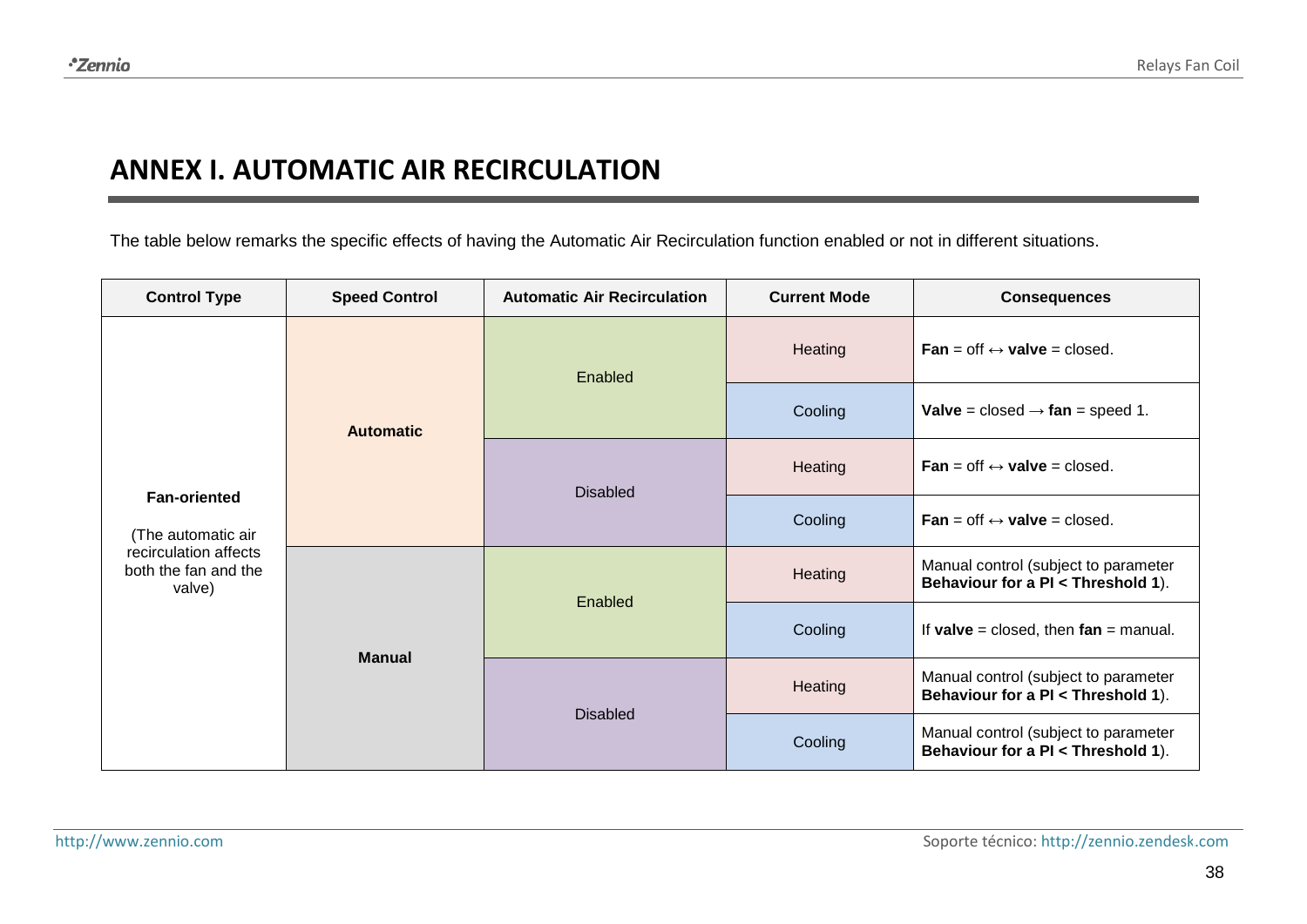| <b>Valve-oriented</b><br>(The automatic air<br>recirculation only affects<br>the fan behaviour) | <b>Automatic</b> | Enabled         | Heating        | <b>valve</b> = closed and <b>Order</b> $\lt$<br>lf<br>Threshold 1, then $fan = off$ .      |
|-------------------------------------------------------------------------------------------------|------------------|-----------------|----------------|--------------------------------------------------------------------------------------------|
|                                                                                                 |                  |                 | Cooling        | If<br>closed and <b>Order</b> $\lt$<br>valve<br>$=$<br>Threshold 1, then $fan = speed 1$ . |
|                                                                                                 |                  | <b>Disabled</b> | <b>Heating</b> | closed and <b>Order</b> <<br>If<br>valve $=$<br>Threshold 1, then $fan = off$ .            |
|                                                                                                 |                  |                 | Cooling        | and <b>Order</b> <<br>If<br>valve $=$<br>closed<br>Threshold 1, then $fan = off$ .         |
|                                                                                                 | <b>Manual</b>    | Enabled         | Heating        | If valve $=$ closed, then fan $=$ off.                                                     |
|                                                                                                 |                  |                 | Cooling        | If valve $=$ closed, then $fan = manual$ .                                                 |
|                                                                                                 |                  | <b>Disabled</b> | Heating        | If valve $=$ closed, then fan $=$ off.                                                     |
|                                                                                                 |                  |                 | Cooling        | If valve $=$ closed, then $fan = off$ .                                                    |